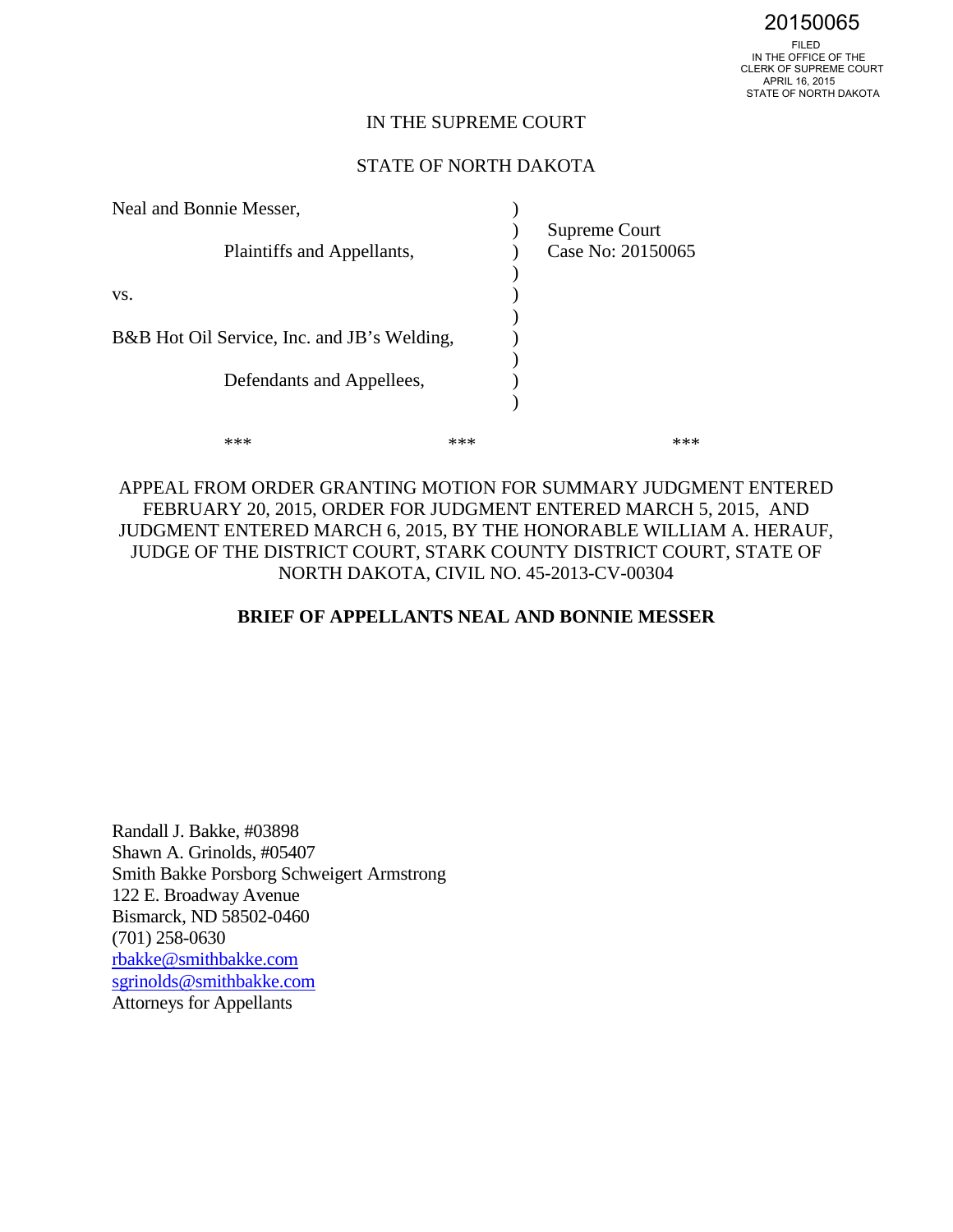# **TABLE OF CONTENTS**

| I. |    |                                                                                                                                     |
|----|----|-------------------------------------------------------------------------------------------------------------------------------------|
|    |    | II. Testimony of B&B Owner Blaine Fugere, JB's Welding Owner Jim Bahley, and JB's                                                   |
|    |    |                                                                                                                                     |
|    |    |                                                                                                                                     |
|    |    | V. District Court's Grant of Summary Judgment Dismissing Messers' Claims 25                                                         |
|    |    |                                                                                                                                     |
|    |    |                                                                                                                                     |
| П. |    | Genuine Issues of Material Fact Are in Dispute Which Preclude Summary Judgment In                                                   |
| A. |    |                                                                                                                                     |
|    | 1. | JB's Welding Was In The Business of Selling Hot Oil Trucks and/or                                                                   |
|    | 2. | The Knockoff Truck and/or Material Component Parts Thereof Were<br>Defective Because Of Their Design, Manufacture Or Assembly When  |
|    | 3. | The Defective Condition Made The Product Unreasonably Dangerous To<br>B&B And Messer When Put To A Use For Which It Was Intended Or |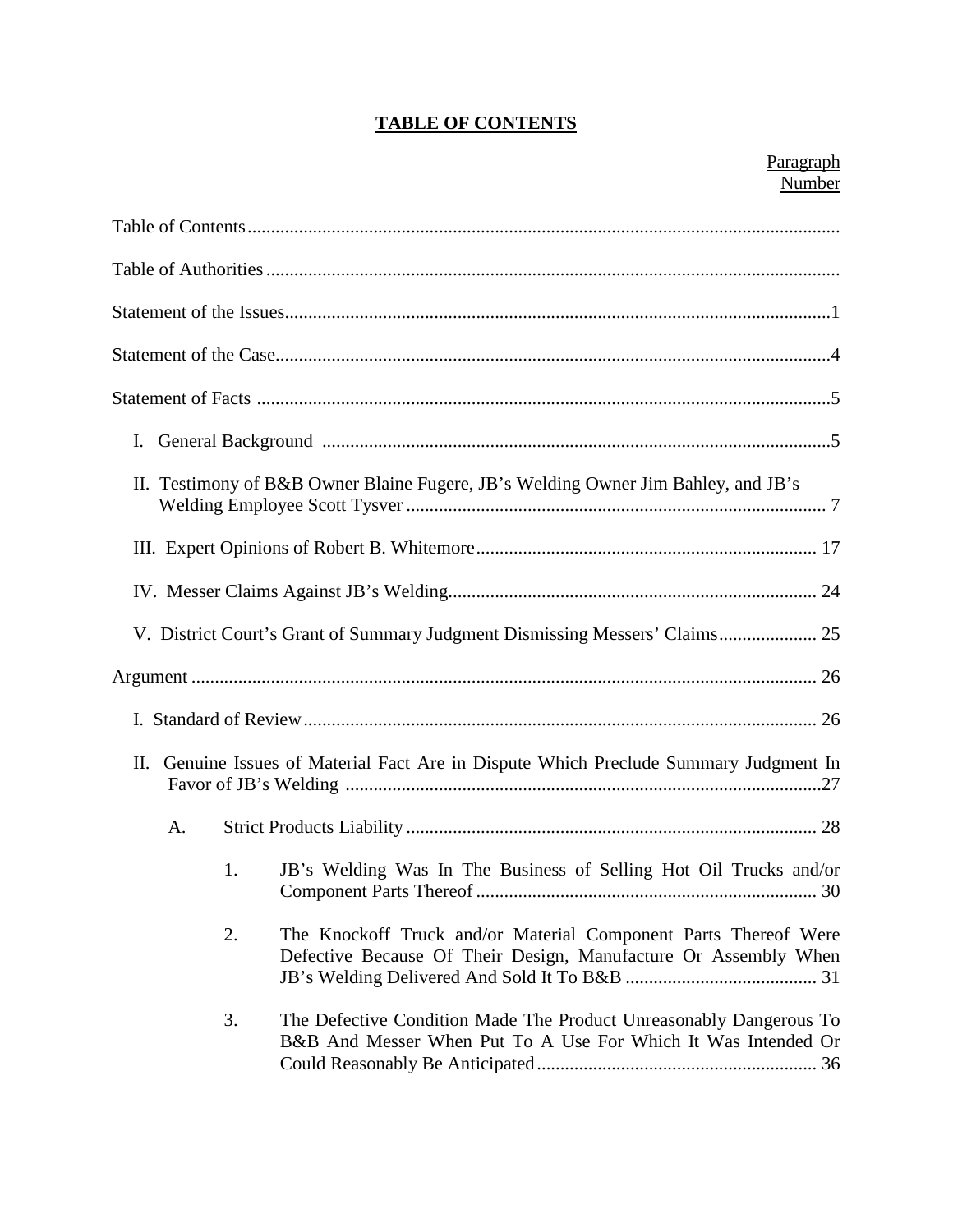|           | 4. | The Product Was Expected To And Did Reach B&B, The User, Without<br>Substantial Change In The Condition In Which It Was Delivered And |  |
|-----------|----|---------------------------------------------------------------------------------------------------------------------------------------|--|
| <b>B.</b> |    |                                                                                                                                       |  |
|           |    |                                                                                                                                       |  |
|           |    |                                                                                                                                       |  |
|           |    |                                                                                                                                       |  |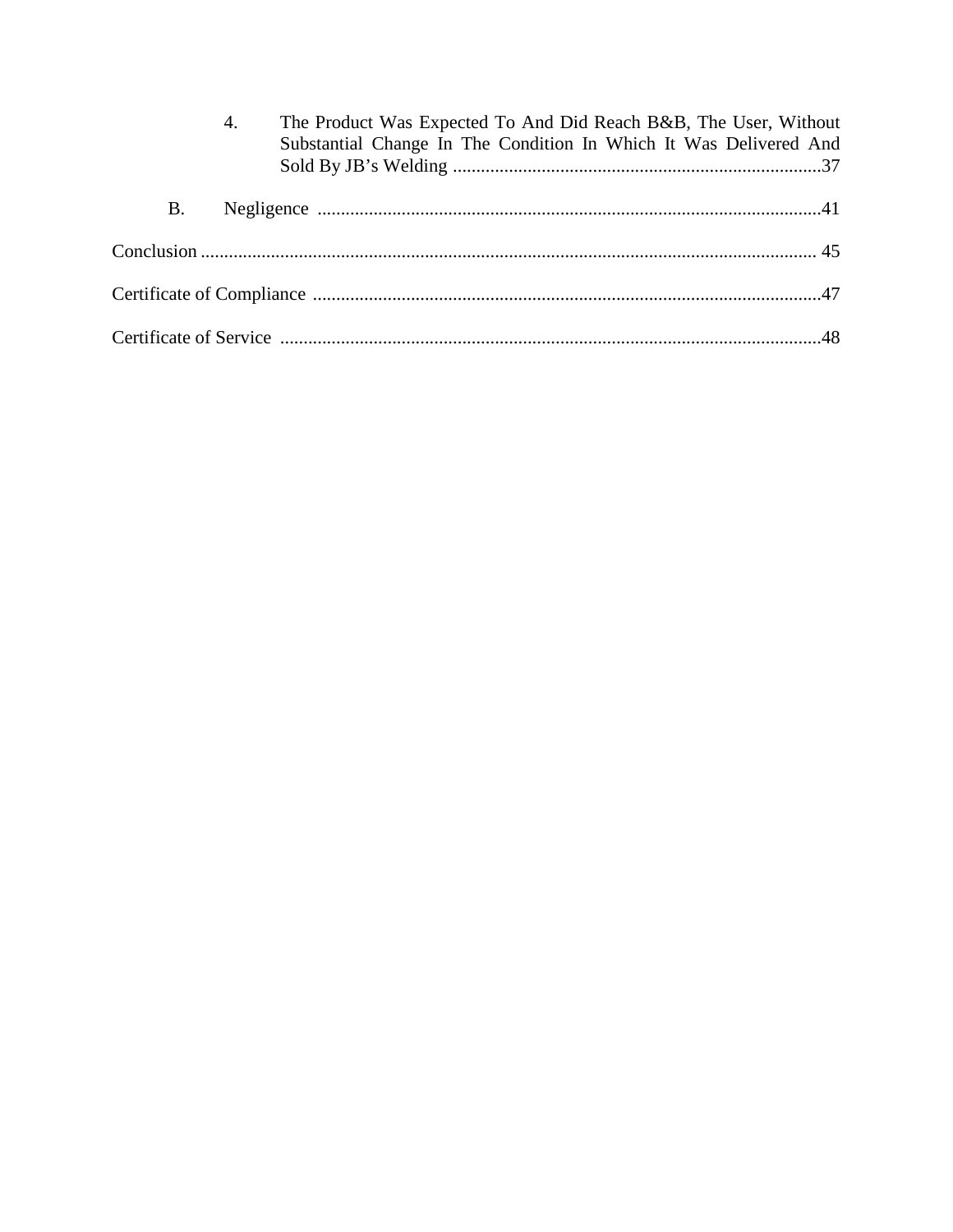# **TABLE OF AUTHORITIES**

## **CASES:** Paragraph **Number**

| Barsness v. General Diesel & Equipment Co., Inc., 383 N.W.2d 840 (N.D. 1986)26, 43          |  |
|---------------------------------------------------------------------------------------------|--|
|                                                                                             |  |
|                                                                                             |  |
|                                                                                             |  |
|                                                                                             |  |
| Morrison v. Grand Forks Housing Authority, 435 N.W.2d 221 (N.D. 1989) 28                    |  |
| Nelson v. Superior Court, 144 Cal.App.4 <sup>th</sup> 689, 695, 50 CalRptr.3d 684 (2006) 38 |  |
|                                                                                             |  |

# STATUTES:

# OTHER:

|--|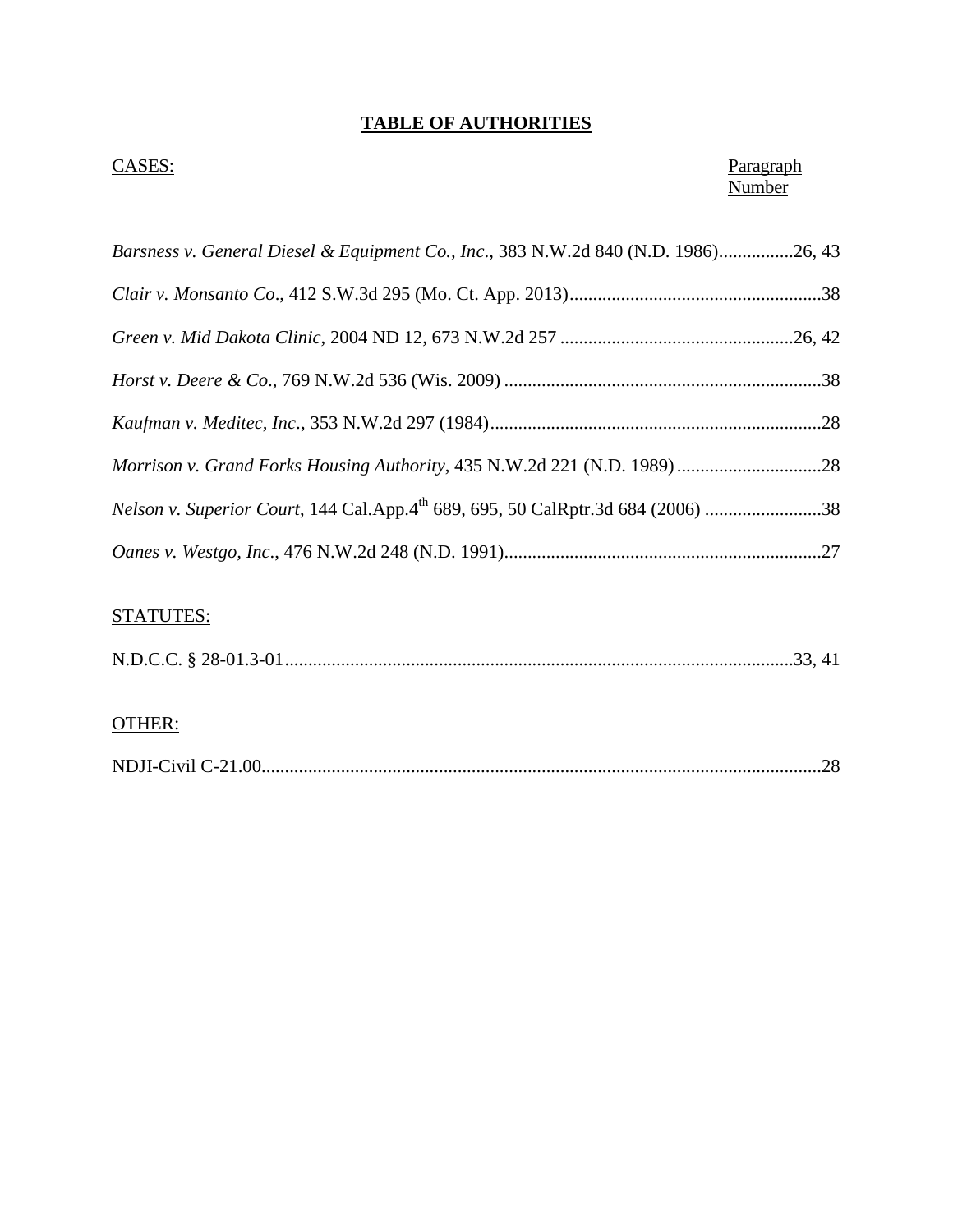#### **STATEMENT OF THE ISSUES**

- (1.) Whether district court erred in concluding there is no genuine issue of material fact in dispute precluding summary judgment in favor of defendant JB's Welding when evidence has been presented from which a reasonable juror could hold in favor of plaintiffs Neal and Bonnie Messer on their strict products liability and negligence actions against JB's Welding, including deposition testimony of fact witnesses, documentary evidence, as well as expert opinion testimony.
- (2.) Whether the district court erred by weighing the evidence presented in granting JB's Welding's motion for summary judgment.
- (3.) Whether the district court erred in its interpretation and application of North Dakota products liability law.

#### **STATEMENT OF THE CASE**

(4.) A building owned by Messers was destroyed as a result of an explosion at a nearby storage building. The cause of the explosion was the ignition of propane which had leaked from a hot oil truck owned by B&B Hot Oil Service, Inc. (hereinafter "B&B") and stored within the storage building. The subject truck was jointly designed, manufactured and assembled by defendants B&B and JB's Welding (hereinafter "JB's"). Despite Messers presentation of deposition testimony from representatives of B&B and JB's, documentation, and expert opinion testimony establishing the subject explosion would have been prevented had an electronic shutoff control valve been installed on the subject hot oil truck, as required by industry standards, and establishing such safety feature should have been incorporated in relation to the design, manufacture and assembly of the fire box assembly performed by JB's, the district court erroneously concluded there was no genuine issue of material fact in dispute and dismissed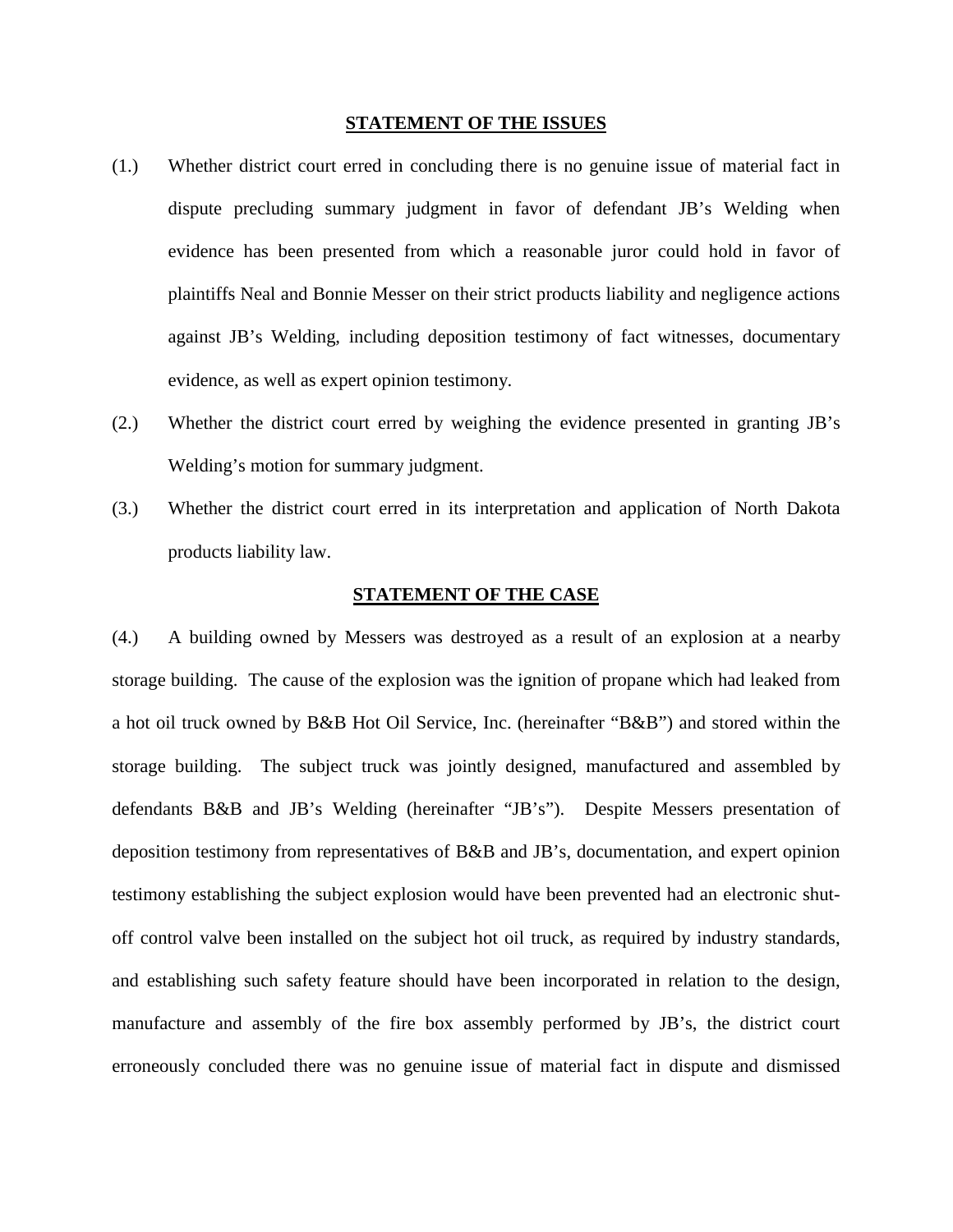Messers claims against JB's. The district court also erred in its interpretation and application of North Dakota's strict products liability law.

#### **STATEMENT OF FACTS**

#### **I. GENERAL BACKGROUND**

(5.) On January 15, 2010 a fire/explosion occurred ("subject explosion") at a storage building located at  $4050$  1<sup>st</sup> Street SW in Dickinson, North Dakota ("storage building"), causing destruction of the storage building and its contents and causing extensive damage to the surrounding property. At the time of the subject explosion, B&B leased half (west side) of the subject building and stored, among other things, two hot oil trucks for its trucking business inside its half of the subject building.

(6.) Messers were the co-owners of a building located at 4054 1st Street SW in Dickinson, North Dakota 58601 ("Messers' Building"). Messers' Building is located to the north of the storage building and was destroyed as a result of the subject explosion. Messers purchased and leased Messers Building for investment purposes. At the time of the subject explosion, Messers' Building was occupied by lessee Olheiser Masonry, Inc. Following the subject explosion, Messers tore down Messers' Building and rebuilt Messers' Building. As a result of the subject explosion, Messers incurred losses which include, but are not limited to, the loss of the value of Messers' Building, loss of income and loss of use, debris removal and cleanup costs, lost contents, and other losses. It is undisputed Messers are an innocent party not responsible in any way for the explosion and their resulting damages.

#### **II. TESTIMONY OF B&B OWNER BLAINE FUGERE, JB'S WELDING OWNER JIM BAHLEY, AND JB'S WELDING EMPLOYEE SCOTT TYSVER**

(7.) B&B has at all times relevant herein been owned by Blaine Fugere, who was deposed on October 22, 2013. Along with Fugere, the owner of JB's Welding ("JB's"), Jim Bahley, and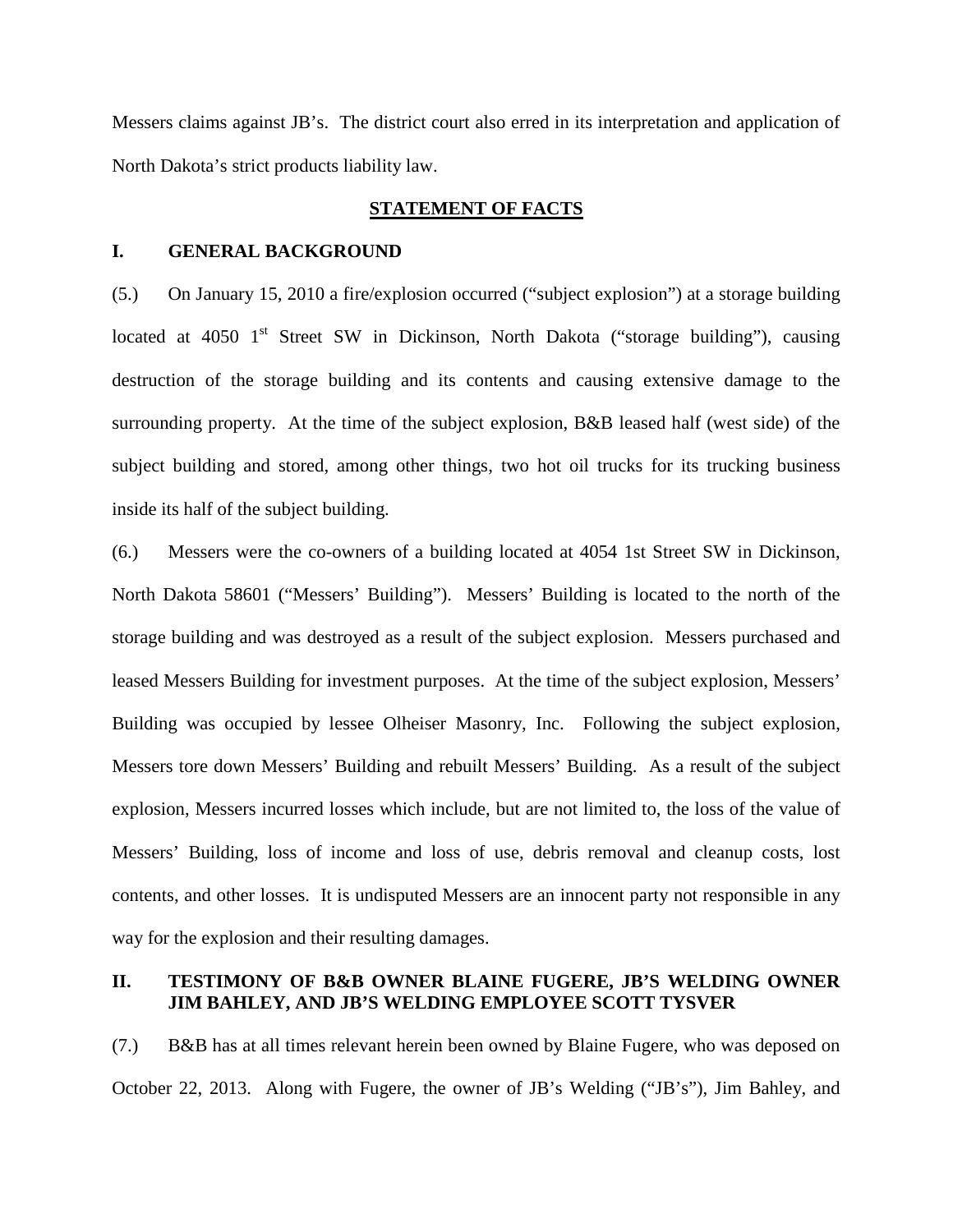JB's employee Scott Tysver designed, manufactured and assembled a knockoff truck, which Messers' fire cause and origin expert, Bob Whiremore opines was the cause of the explosion. The transcripts of the Fugere, Bahley and Tysver depositions are in the record, along with attached deposition exhibits (docs. 116, 117  $\&$  118). Following is a summary of pertinent evidence and the deposition testimony of Fugere, Bahley and Tysver relevant to this appeal.

(8.) It is Messer's claim the subject explosion which destroyed their property was the result of the negligent design, manufacture and assembly of a hot oil truck referred to throughout this brief as the "knockoff truck". Both Fugere (B&B), Bahley and Tysver (JB's) admit they were jointly involved in designing, manufacturing and assembling the knockoff truck, and that they were trying to reverse engineer another hot oil truck B&B had purchased from third-party Energy Fabrication, Inc. ("EnerFab truck"). (App. 24 at 49-50; 28 at 196-97; 34-38, 40, 60-61, 66, 69, 72-76.) Enerfab is a national commercially branded manufacturer of hot oil trucks in Oklahoma. Of particular relevance to Messers' claims is the fact the EnerFab truck (upon which B&B and JB's were modeling their knockoff truck) was designed, manufactured and assembled with manual control valves to shut off the flow of liquid propane (by closing both the liquid propane valve and vapor valves on the back of the truck), as well as an electronic fail-safe control valve shutoff safety feature which would shut off the flow of liquid propane by flipping a switch located on a control panel located on the side of the truck just behind the driver's side door. (App. 22-23 at 41-46; 29-30 at 272-77.) The purpose of the electronic control valve shutoff was to provide a fail-safe or backup in case any of the manual control valves were not properly closed or otherwise failed and propane escaped from the tanks. (*Id.*) By comparison, the knockoff truck did not have an electronic control valve shutoff safety feature, and thus, if the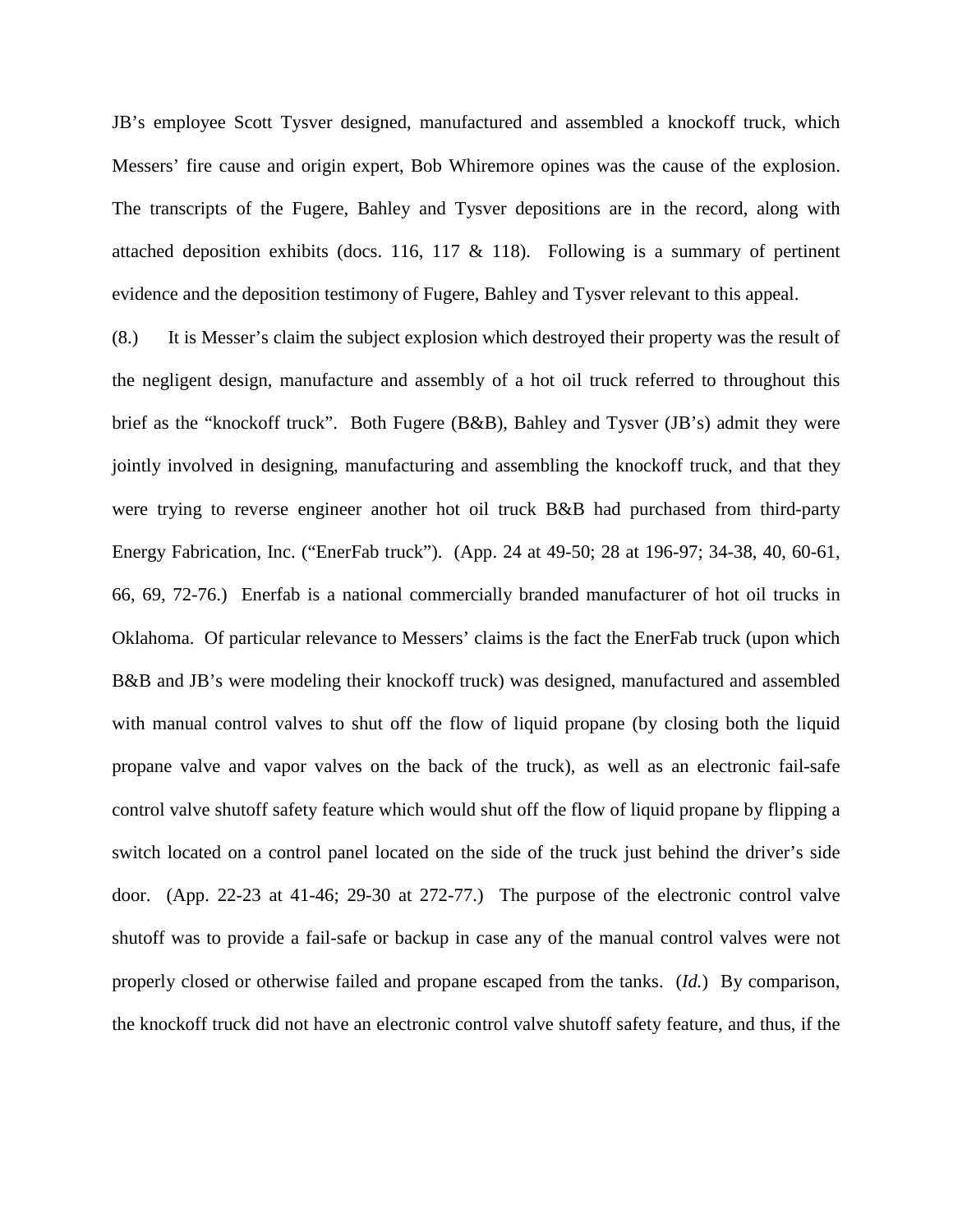control valves were not properly closed manually or they failed, propane would escape from the tanks.

(9.) According to Fugere, back in 2008, he contacted third-party Enerfab for the purpose of having them design and build him a hot oil truck just like the 2005 Enerfab truck he had previously purchased from them. (App. 26 at 167.) Enerfab told Fugere they were backed up about two years on orders for hot oil trucks. (App. 26-27 at 165-67, 173.) Fugere did not want to wait two years for a hot oil truck so in 2008 he contacted Jim Bahley of JB's, as he was aware they had built several hot oil trucks for Hanson Hot Oil Service out of Watford City. (App. 26- 27 at 165-67.)

(10.) According to Fugere, JB's work on the knockoff truck included, in part, building the burner box and propane distribution system, including piping. (App. 28 at 198.) Fugere was clear both B&B and JB's jointly designed, manufactured and assembled the knockoff truck.

Q: So would it be fair to say that this 2009 knockoff truck was designed and assembled and manufactured by JB Welding in combination with B&B Hot Oil?

A: Yes.

Q: You were both intimately involved in the design, assembly, and manufacturing process of the 2009 knockoff truck?

A: Yes.

(App. 28 at 196.) There was no ambiguity in Fugere's testimony in this regard.

(11.) Bahley is the long-time owner of JB's. Both Bahley and Tysver were involved in relation to JB's's work on the knockoff truck. The testimony by Bahley and Tysver makes clear the design, assembly, and manufacture of the knock-off hot oil truck (and specifically relevant to the claims against JB's, the design, assembly and manufacture of the hot oil system added to the truck chassis) was done jointly by JB's and B&B. (App. 34-38, 40-43, 59-61, 66-67, 72-76.)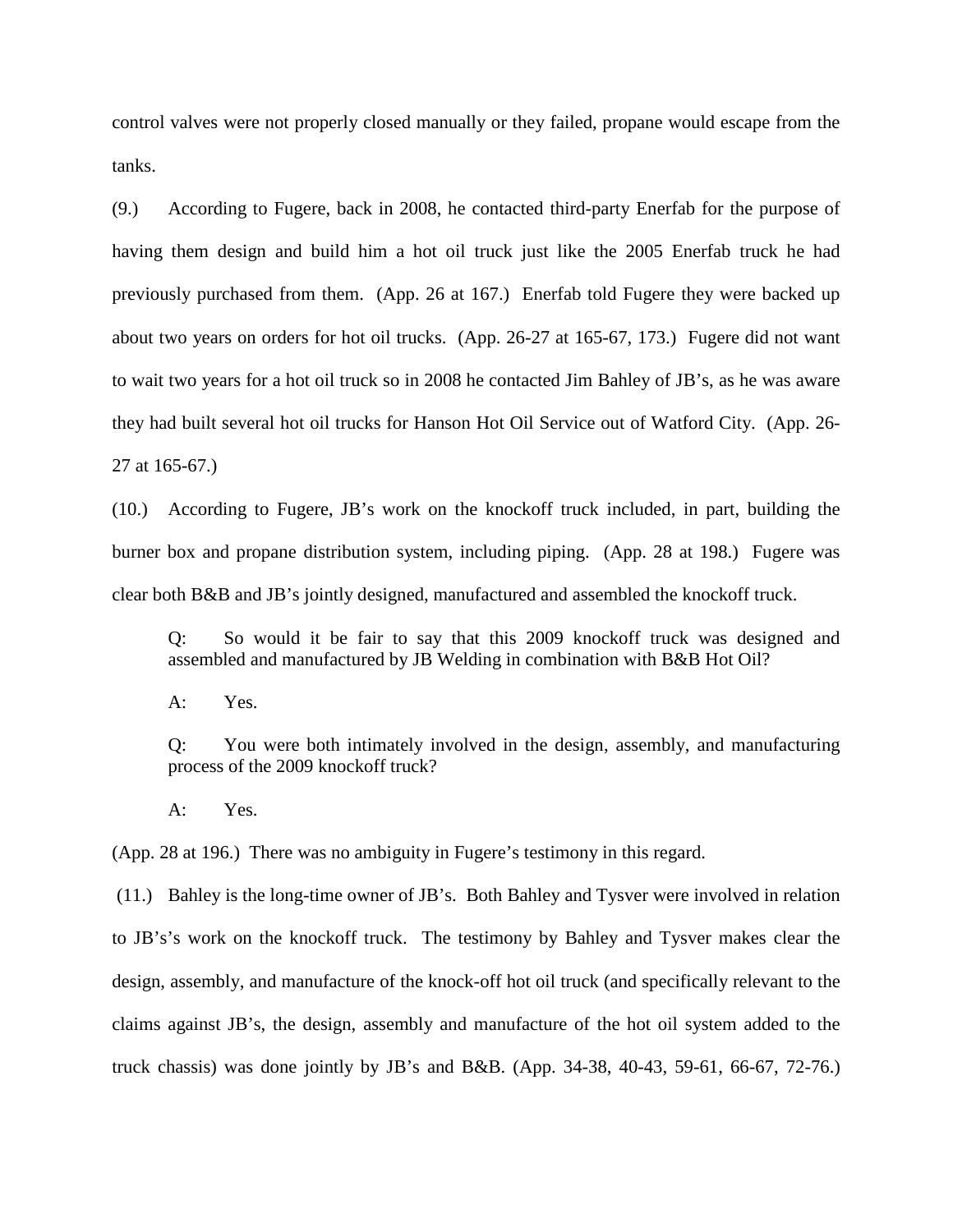Testimony by Bahley and Tysver makes this conclusion irrefutable. In fact, Bahley testified, as did Tysver, the design of the knockoff truck was done together with B&B, that the owner of B&B, Blaine Fugere, was at JB's shop on a daily basis during the design and assembly of the knockoff truck and had daily input in relation to the design and assembly work completed by JB's on the knockoff truck. (App. 37-43, 51-52.) They also testified Mr. Fugere would provide input in regards to any changes or modifications he wanted to the knockoff truck in relation to the design and assembly. (App. 51-52.) **Tysver testified 70% of the design and assembly work on the knockoff truck was done by JB's, and 30% by B&B**. (App. 41-43.) They also testified the knockoff truck was transferred back and forth between B&B and JB's as the design and assembly work progressed, and JB's and B&B were at that time located in shops that were next door to each other. (App. 44-45, 67.)

(12.) In responding to Messers' written discovery requests, JB's also described its work on the knockoff truck as follows:

JB's Welding built the sub-frame, fire box, and tool boxes. We mounted the pumps and propane tank. We plumbed suction and discharge. We built the hose rack, hard line racks, and bolted the unit to the chassis. The tank was built by Fargo Tank and it was welded to the subframe by JB's Welding.

(App. 108 at Answer to Interrogatory No. 8.)

(13.) Tysver and Bahley also testified there was significant concern on their part about B&B and Hanson's Hot Oil (another hot oil service company) storing hot oil trucks inside the shop with propane inside the tanks. (App. 45-47, 49.) In fact, Bahley complained to Hanson's about this but was told not to worry about it. (App. 47-48, 81-84.) After the explosion, there was discussion that this type of explosion was likely to occur when hot oil trucks were stored inside a building after being out in the cold. Specifically, the propane within the tanks was likely to expand due to the heat in the building and would result in leakage of the propane out of the relief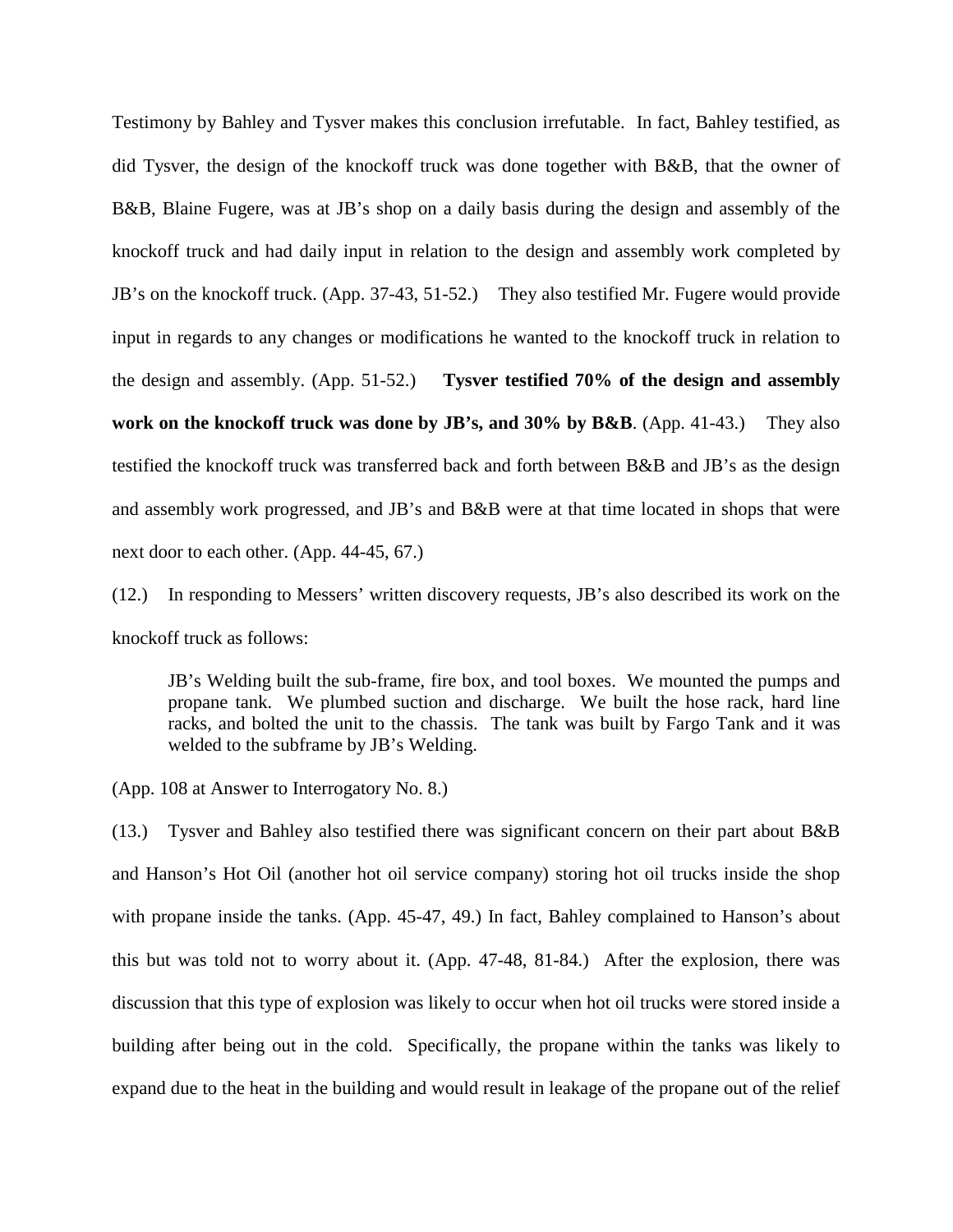valve or other location on the propane truck which would explode if it found an ignition source. (App. 65-71.) This testimony establishes the existence of a viable strict products liability claim against B&B and JB's relative to their joint and negligent design, manufacture and assembly of the knockoff truck which rendered it unreasonably dangerous for its intended purpose.

(14.) JB's charged B&B almost \$60,000 for its work in this regard, and was paid by B&B. (App. 87-105). Further, testimony by Jim Bahley establishes JB's also secured parts for the knockoff truck. He also testified at least one of the five trucks owned by B&B was recently sold to third-party Enerfab. (App. 80, 85-86.)

(15.) In addition, JB's admits it has been involved in manufacturing numerous hot oil trucks for hot oil companies in addition to the five units with B&B, including seven units for Hanson's Hot Oil and an unknown quantity of hot oil trucks for Rod's Hot Oil. (App. 108 at Answer to Interrogatory No. 12; 50, 77-78.) JB's also admits B&B purchased, ordered and delivered parts to JB's for assembly of the knockoff truck*.* (App. 108 at Answer to Interrogatory No. 9.) In most cases, the hot oil company will provide a truck chassis to JB's whereupon JB's will design, manufacture and assemble the necessary modifications to the truck to convert it into a hot oil truck and charge the hot oil company for the very substantial improvements to the truck chassis. (App. 56-58.) In other words, JB's was and is in the business of designing and manufacturing hot oil trucks. In relation to the subject knockoff truck in this case, while B&B supplied the truck chassis, both B&B and JB's admit they jointly designed the knockoff truck. Although JB's asserts B&B simply hired JB's to perform welding work, the testimony of JB's owner Bahley, and employee Tysver, as well as the owner of B&B Fugere, conclusively establishes otherwise.

(16.) Following the subject fire, the propane tanks on the Enerfab truck stored within the warehouse were still full, i.e. at least 80% filled to the red line on the gauges. (App. 24 at 51; 25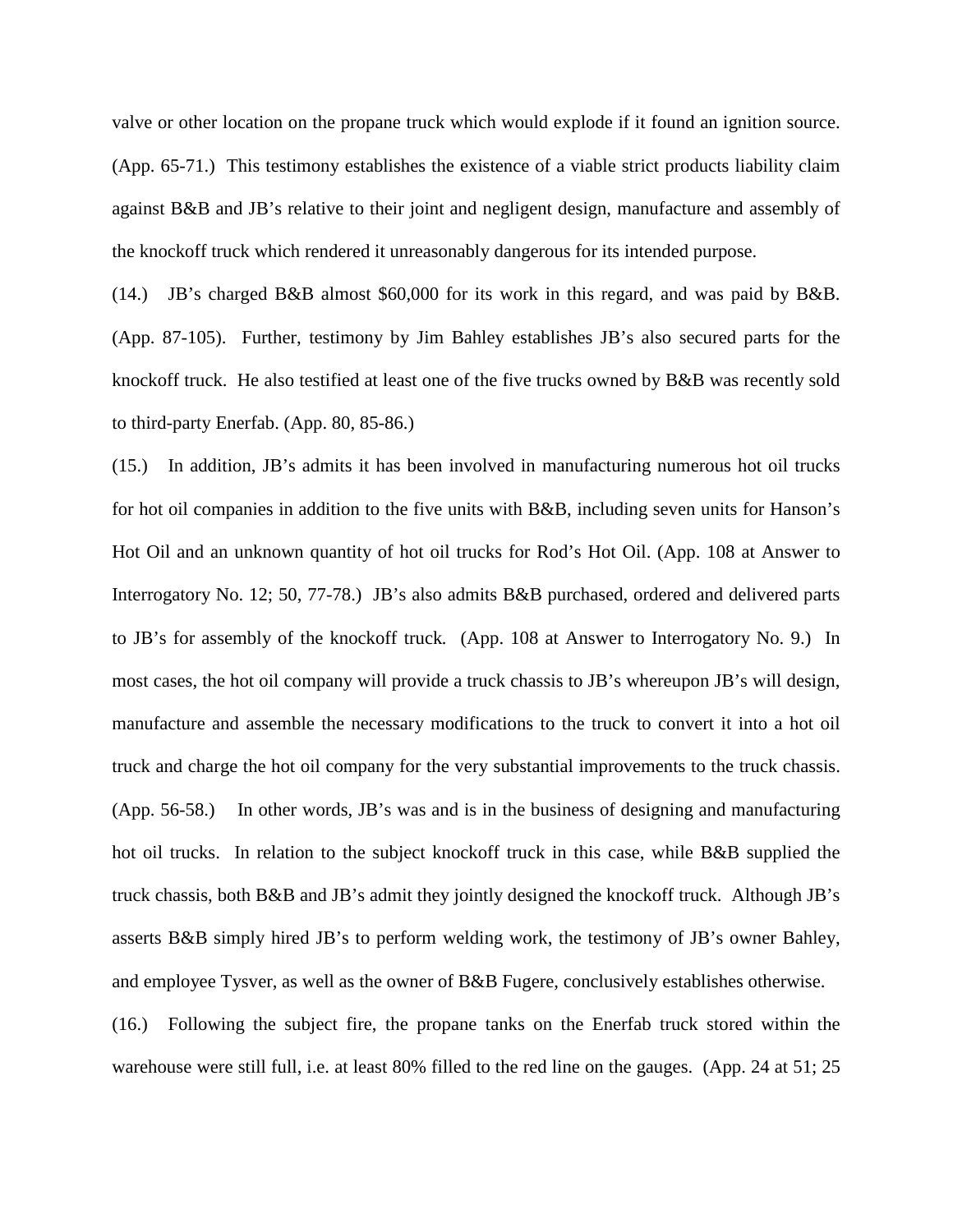at 96-99.) By comparison, the propane tanks on the knockoff truck were found to be mostly empty following the explosion. (App. 24 at 51.)

As indicated in the Fire Investigation Report of the State Fire Marshall:

It is my opinion that a fire started in the office area, possibly as a result of a faulty light ballast. The fire then ignited propane that had leaked over time into the building. The explosion incident caused an extreme amount of damage to this building along with several others in the area. The cause of the fire is undetermined at this time.

(App. 124 at Opinion and Conclusion.) With respect to the issue of leaked propane within the

building, the Fire Investigation Report noted further as follows:

Even though there was total destruction to the entire building, it was clear that the incident started on the B  $\&$  B side of the building. There were two hot oil trucks and a four wheeler located on this side of the building. The cabs of both hot oil trucks were totally destroyed. The truck tanks (propane and liquid) were intact. Each truck had two (2) one-hundred gallon propane tanks on them. The gauges on the first truck on the west side of the building showed that both propane trucks were full. The second truck located to the east of the first truck had very little propane left inside the tanks.<sup>[1](#page-10-0)</sup>

(App. 122-23 at Interior Examination.)

## **III. EXPERT OPINIONS OF ROBERT B. WHITEMORE**

(17.) Messer's fire cause and origin expert in this case is Robert B. Whitemore. Whitemore is a nationally renowned fire cause and origin expert as is established by his curriculum vitae (App. 154-62.) Whitemore's opinions in this matter are summarized in paragraph 1 of Plaintiffs' Disclosure of Expert Witnesses (App. 138-48), and as elicited during his deposition (doc. 123), and through his affidavit testimony (App. 135-37). Whitemore's testimony establishes the existence of genuine issues of material fact in dispute relative to Messer's products liability and negligence claims against JB's to be decided by the jury.

(18.) It is Whitemore's opinion the subject explosion was the result of an LP-gas fuel/air vapor explosion, and the origin of the explosion was within the west half of the Krebs/Forster storage

<span id="page-10-0"></span><sup>&</sup>lt;sup>1</sup> The second truck is the knockoff truck designed and manufactured by JB's Welding.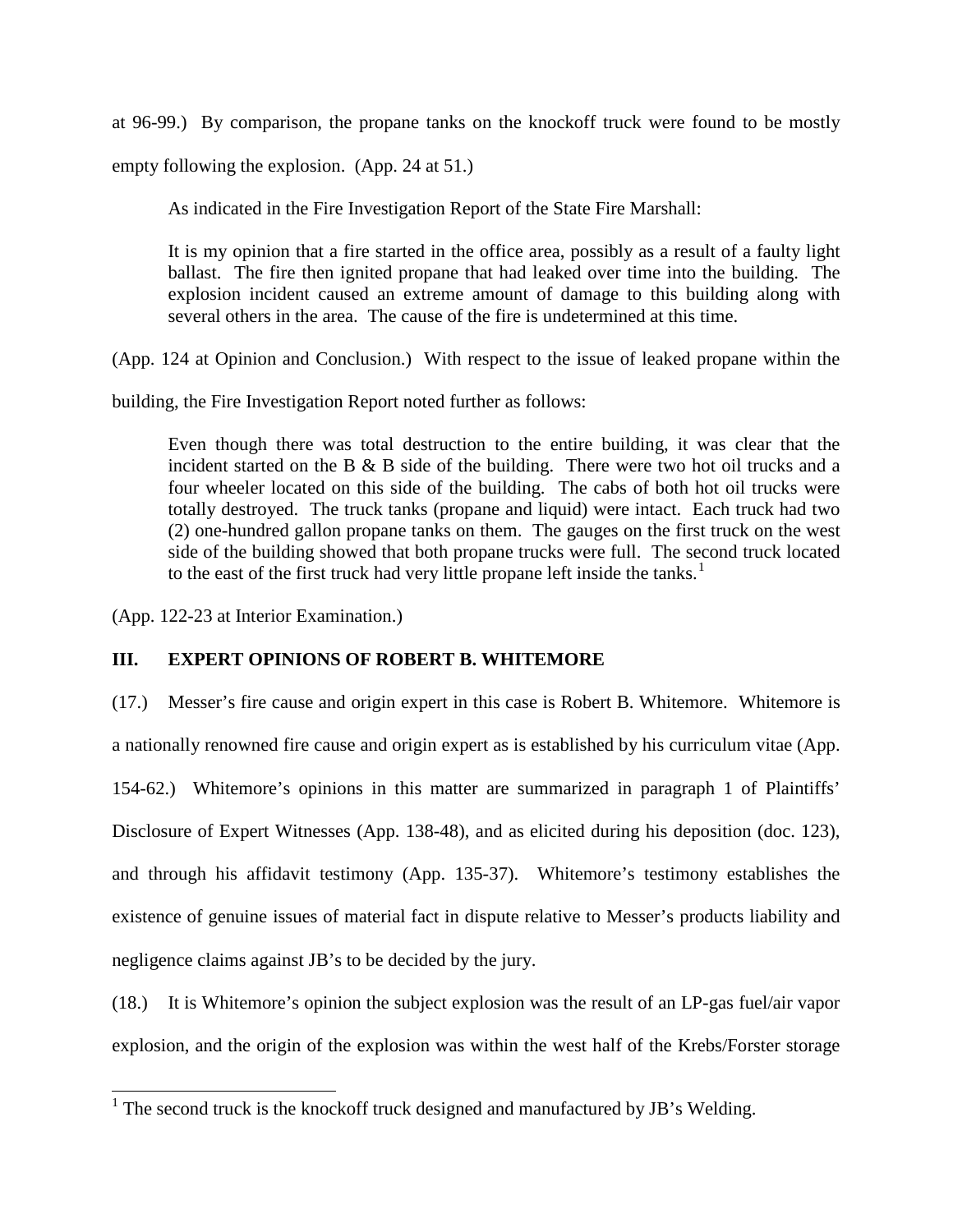building occupied at the time of the incident by B&B Hot Oil. It is Whitemore's opinion the gas that leaked which caused the subject explosion came from the knockoff truck. (App. 141, 135 at ¶ 2.) It is Whitemore's opinion the Messer Building was destroyed as the result of the joint negligent design, manufacture and assembly of the knockoff truck by B&B Hot Oil and JB's. (App. 135-36 at ¶¶ 4-7; 129 at 82-83.) It is also Whitemore's opinion there was not a safety or override mechanism on the knockoff truck gas valve, and an appropriate design and manufacture of the knockoff truck would have required a safety or override mechanism, as was designed and included with the EnerFab truck, and required by industry standards established under NFPA 58, the LP-Gas Code Handbook. (App. 129 at 82-83; 135-36 at  $\P$  2-7, 148.) According to Whitemore, the 2009 knockoff truck didn't have any safety features in relation to the burner assembly as required by NFPA 58, section 6.23. (App. 129.) In addition,

It is Whitemore's opinion the EnerFab truck (upon which B&B and JB's Welding were modeling their knockoff truck) was designed, manufactured and assembled with manual control valves to shut off the flow of liquid propane and vapor propane, as well as an electronic control valve fail-safe shutoff safety feature which would shut off the flow of propane by flipping a switch located on a control panel located on the side of the truck just behind the driver's side door. The electronic control valve shutoff was to provide a fail-safe or backup in case any of the manual control valves were not properly closed or otherwise failed and propane could escape from the tanks. The propane burner system on the knockoff truck was controlled by air only. In other words, the supply of propane to the knockoff truck would not be shut off by turning off the ignition on the knockoff truck to shut down the supply of propane to the burner. Rather, the operator of the truck would have to manually close three separate valves on the knockoff truck to shut down the supply of propane to the burner. The thermostat on the burner of the knockoff truck was set at 200 degrees, and therefore would likely be constantly calling for propane while inside the building on the night of the fire. Further, no leak would need to occur to result in leaking propane, but rather the system was designed for the burners to call for propane all the time, unless the manual valves were shut down. As indicated, the manual valves were controlled by air pressure only. This makes it highly probable that propane was leaking from the knockoff truck located in the building after it was parked by the operator the evening prior to the fire. The knockoff truck was not designed or manufactured by B&B Hot Oil and JB's Welding with an electronic control valve shutoff safety feature, and thus, if the control valves were not properly closed manually or if the valves failed, propane would escape from the tanks.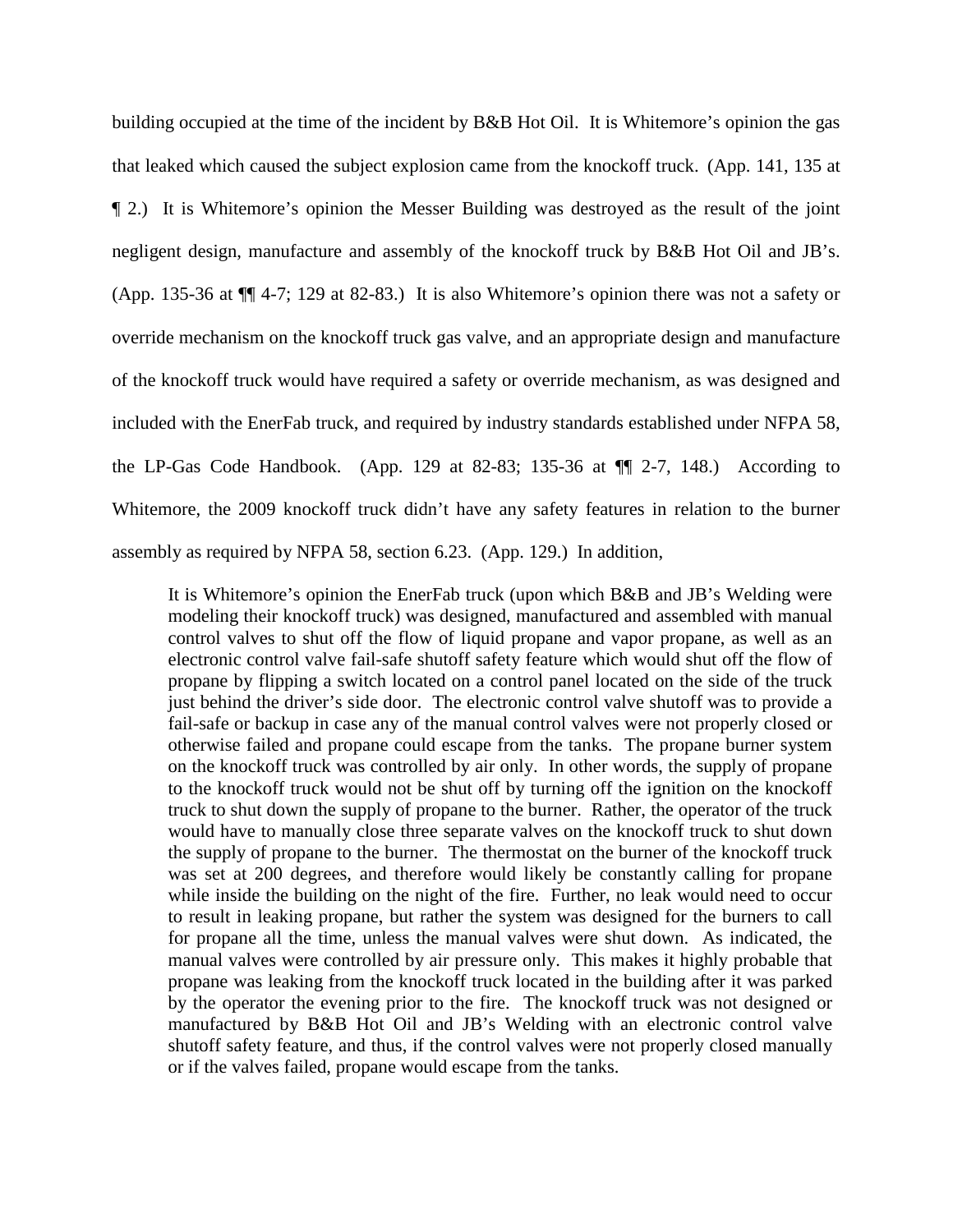(App. 142-43.)

(19.) Whitemore testified there was a violation in the manufacturing process for the subject hot oil truck by JB's. (App. 129-32 at 82-95.) Specifically, under NFPA 58, JB's violated the provisions of NFPA 58 Section 6.23.7.4. (App. 132 at 94-95.) That provision indicates "[a]ll gas fired heating appliances shall be equipped with safety shut-offs in accordance with 5.2.7(A) except those covered in 6.19.2.8(2)." (App. 132 at 94-95.) In this case there was no such "safety shut off" provided at all with the "knock off" 2009 hot oil truck. (App. 132.)

(20.) Two comparison photographs were marked at Whitemore's deposition to show the difference between the 2005 Enerfab truck (photo #35) and the 2009 knock off truck (photo #34). (App. 132-34 at 96-100 & Exh. 58.) On the 2005 manufactured truck, there is an ignition switch for "propane" which is the shut off of the supply of propane which was controlled on the manufactured truck electronically. (App. 131 at 92.) There is no such electronic shut off on the truck manufactured by JB's. (App. 132 at 94.) The only way to shut off the supply of propane on the 2009 knock off truck was to manually shut the two control valves at the back of the truck to shut off the supply of propane. (App. 127-28 at 55-59.) With the Enerfab truck, the driver could simply shut off the electronic switch without closing the valves on the back of the truck and this would provide the fail safe necessary to prevent any leaking propane. (App. 132 at 93.)

(21.) Whitemore has done some checking with other manufacturers of hot oil truck and oil field equipment that use propane on their vehicles. He determined that all manufacturers (except JB's) had electronic safety shut off devices included in their design and manufacture. In other words, JB's was the only manufacturer of hot oil trucks or similar oil field service trucks that Whitemore is aware of that fails to comply with NFPA 58, subpart 6.23.7.4. A copy of the referenced NFPA provision is on record as document 128. Specific language which applies to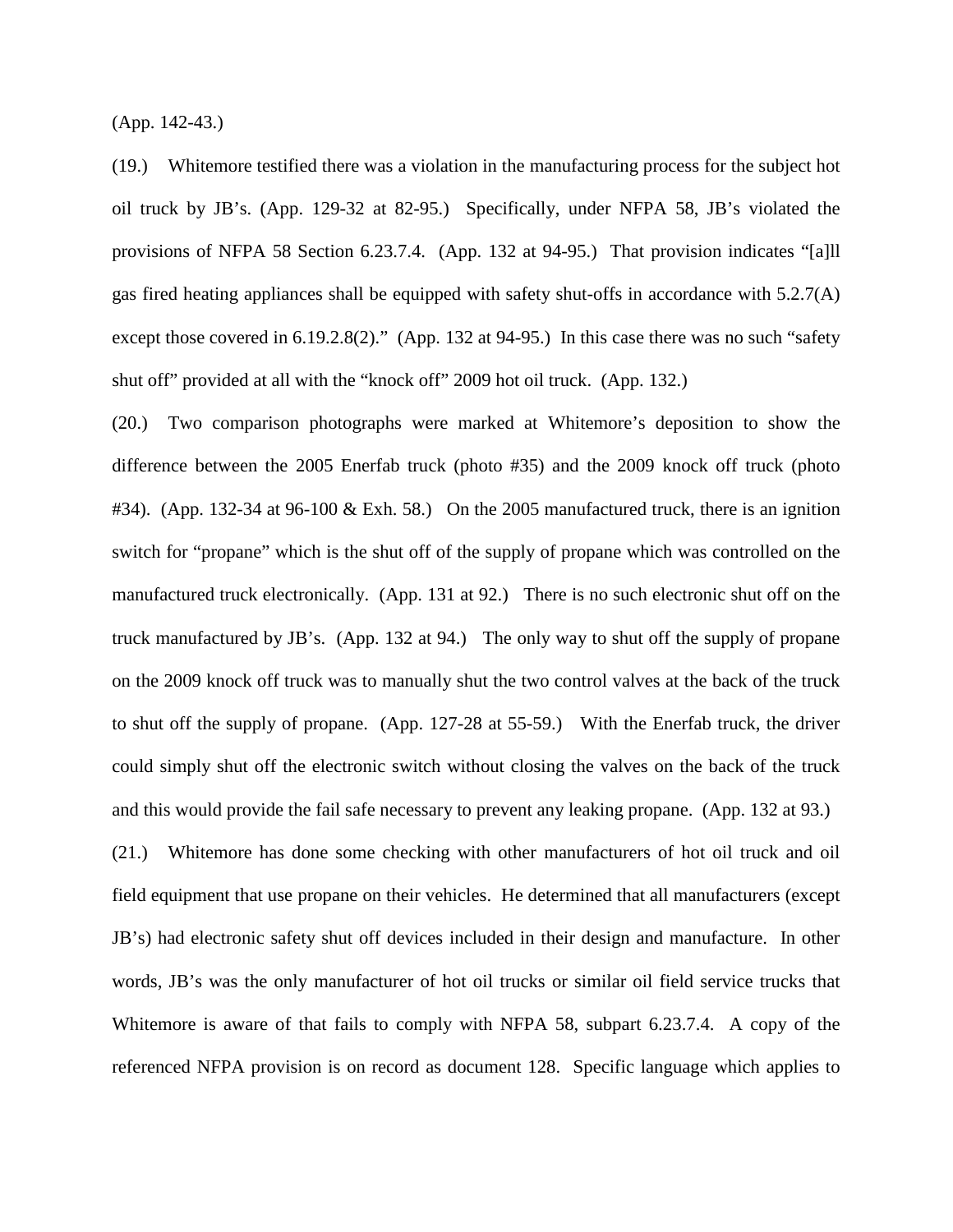this case has been highlighted. That document was labeled at Whitemore's deposition as Exhibit 57, although the deposition exhibit copy was not highlighted.

(22.) In Whitemore's opinion "the subject knock-off truck . . . was defective in its design and manufacture at the time the finished product was provided and/or furnished to B&B Hot Oil Service, Inc." and "[t]he subject knock-off truck did not have any safety mechanisms pertaining to the LP gas system to shut the gas off in the event of a leak." (App. 135-36 at ¶ 4.) "Such a safety feature should have been addressed and designed into the system in conjunction with the fire box assembly" which "was manufactured by JB's and designed jointly by B&B Hot Oil Service, Inc. and JB's Welding." (*Id*.) In Whitemore's opinion, "the defects in the design and manufacture of the subject knock-off truck, including but not limited to the fire box assembly, rendered the finished truck unreasonably dangerous at the time it was accepted by, and/or furnished to, B&B Hot Oil Service, Inc., when put to a use for which it was intended or could reasonably be anticipated." (*Id*. at ¶ 5.)

(23.) In Whitemore's opinion "JB's was negligent in its attempt to reverse engineer an Enerfab hot oil truck by failing to design and manufacture the fire box assembly on the knock-off truck with an electronic shut off valve as contained on the Enerfab truck, or other suitable safety mechanism for the LP gas system to shut the gas off in the event of a leak." (App. 136 at  $\P$  6.) Whitemore also opines "JB's Welding's negligence was a proximate cause of the explosion which resulted in the damage to the Messer storage building at issue in the above-entitled action." (*Id*. at ¶ 7.)

#### **IV. MESSER CLAIMS AGAINST JB'S WELDING**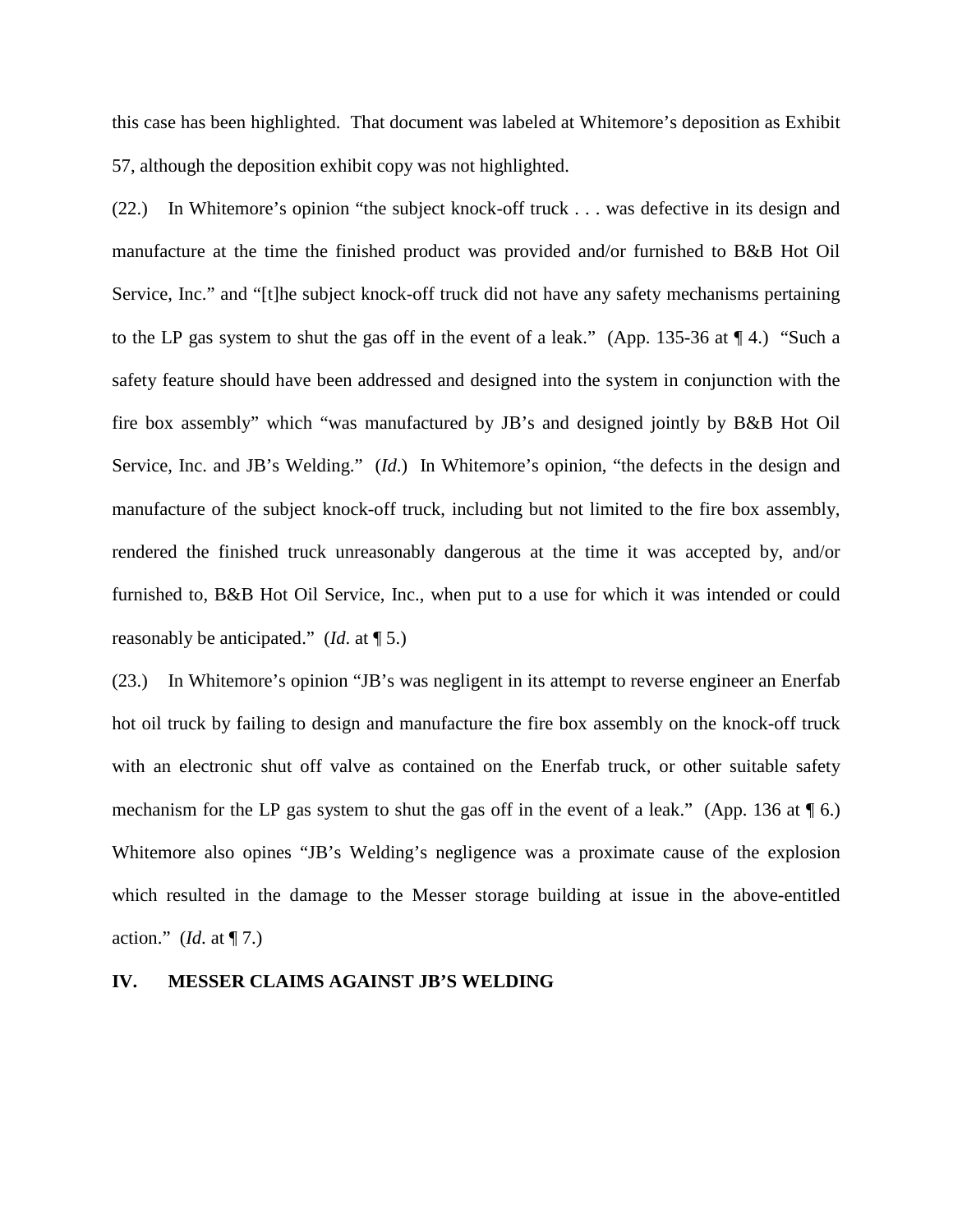(24.) Pursuant to Counts Four and Five in their *Amended Complaint and Jury Demand* (doc.

72) Messer assert claims against JB's under the theories of negligence (Count Four) and strict products liability (Count Five).

## **V. DISTRICT COURT'S GRANT OF SUMMARY JUDGMENT DISMISSING MESSERS' CLAIMS**

(25.) Pursuant to *Order Granting Motion for Summary Judgment* filed February 20, 2015 (doc.

147), the district court granted JB's motion for summary judgment and dismissed Messers'

claims against JB's allegedly based upon undisputed facts. The following are the facts the

district court concluded were undisputed.

 Based upon the deposition transcripts and all exhibits filed in record, the following are the undisputed facts. B&B Hot Oil Services contacted JB's Welding to assist them in performing welding services to complete a hot oil truck. JB's Welding was paid on a hourly basis and JB's Welding welded up, effectively, the shell of this hot oil truck. Part of the welding of the shell included putting together the fire box, the control panel and running a propane line from the propane tank to the front tool box. Thereafter, JB's Welding had nothing to do with any part of the propane system. JB's Welding had nothing to do with the valves for plumbing, the electrical, or any other part of the propane lines. Further, JB's Welding had nothing to do with the wiring or the air lines. Moreover, JB's Welding had nothing to do with the decision as to whether or not there were to be or not to be safety valves. B&B Hot Oil Services was completely in charge of the propane system and wiring.

On January 15, 2010, a fire/explosion occurred at the property where B&B Hot Oil Services was storing its trucks. The adjacent property owned by the Messers was damaged. The Messers have absolutely no fault in this matter whatsoever.

The cause of the explosion was propane leaking into the building from one of the hot oil trucks. The decision whether or not to part a truck inside the building was that of B&B Hot Oil Services, and JB's Welding had no control as to whether or not a truck would be parked inside the building. Even if the truck had been parked in the building, had B&B employees turned off the propane via the manual valves, that would have alleviated the problem of propane sweeping into the closed building. JB's Welding had no control over turning off the propane on the propane truck. Even if the truck had been parked indoors and the valve not turned off, had there been a safety feature designed in there for an automatic shut-off, the explosion would have been avoided. The decision whether or not to have an automatic shut-off for the propane system on this truck was solely that of B&B Hot Oil Services, Inc.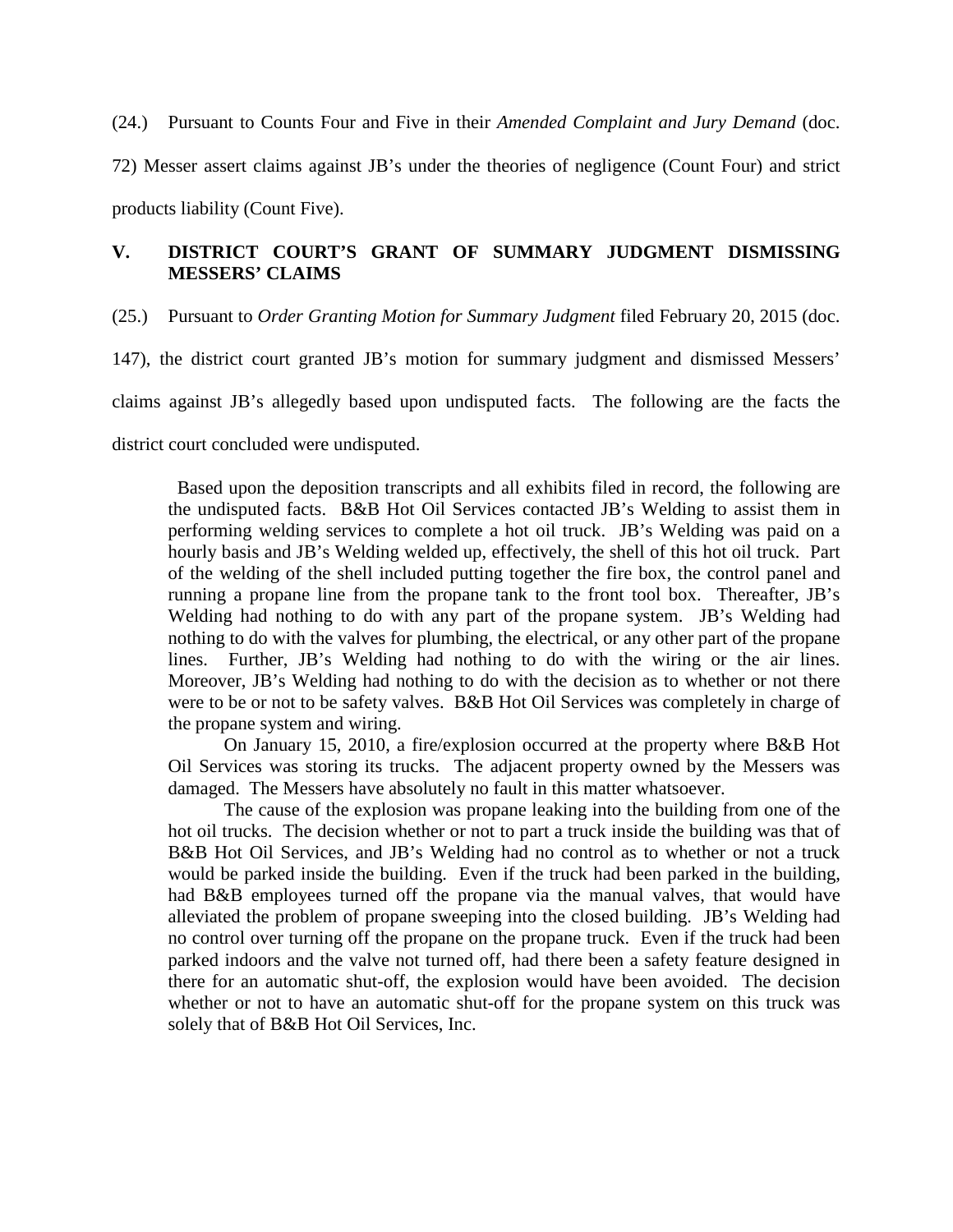(App. 169-70.) A comparison of the evidence presented above with the district court's conclusions as to what constitutes undisputed facts in this case evidences clear error. The district court was obligated to interpret the evidence in the light most favorable to the non-moving party – Messer, which did not occur in this case.

## **ARGUMENT**

## **I. STANDARD OF REVIEW**

(26.) As stated by this Court,

 We have often stated that negligence actions ordinarily should not be disposed of by summary judgment. Even if there is no dispute as to the evidentiary facts, if there is any doubt as to the existence of a genuine issue of material fact, or if differing inferences can be drawn from the undisputed evidence, there is a jury question and summary judgment is improper when questions of negligence are in issue. Where there exists the slightest doubt as to a factual dispute or genuine issue of fact, summary judgment should be denied in a negligence action.

*Barsness v. General Diesel & Equipment Co., Inc*., 383 N.W.2d 840, 844 (N.D. 1986)(citations

and quotations omitted). In considering a motion for summary judgment, the evidence must be

viewed

. . . in the light most favorable to the party opposing the motion, and [the opposing party should be given] all favorable inferences which reasonably can be drawn from the evidence. The party moving for summary judgment bears the burden of establishing there is no genuine issue of material fact and that, under applicable principles of substantive law, he is entitled to judgment as a matter of law. . . . .

 Negligence and proximate cause are questions of fact unless the evidence is such that reasonable minds can draw but one conclusion.

*Green v. Mid Dakota Clinic*, 2004 ND 12, ¶¶ 5-6, 673 N.W.2d 257 (citations omitted). Messers'

claims against JB's, whether denoted as strict products liability or negligence, all involve

genuine questions of material fact precluding summary judgment in favor of JB's.

## **II. GENUINE ISSUES OF MATERIAL FACT ARE IN DISPUTE WHICH PRECLUDE SUMMARY JUDGMENT IN FAVOR OF JB'S WELDING**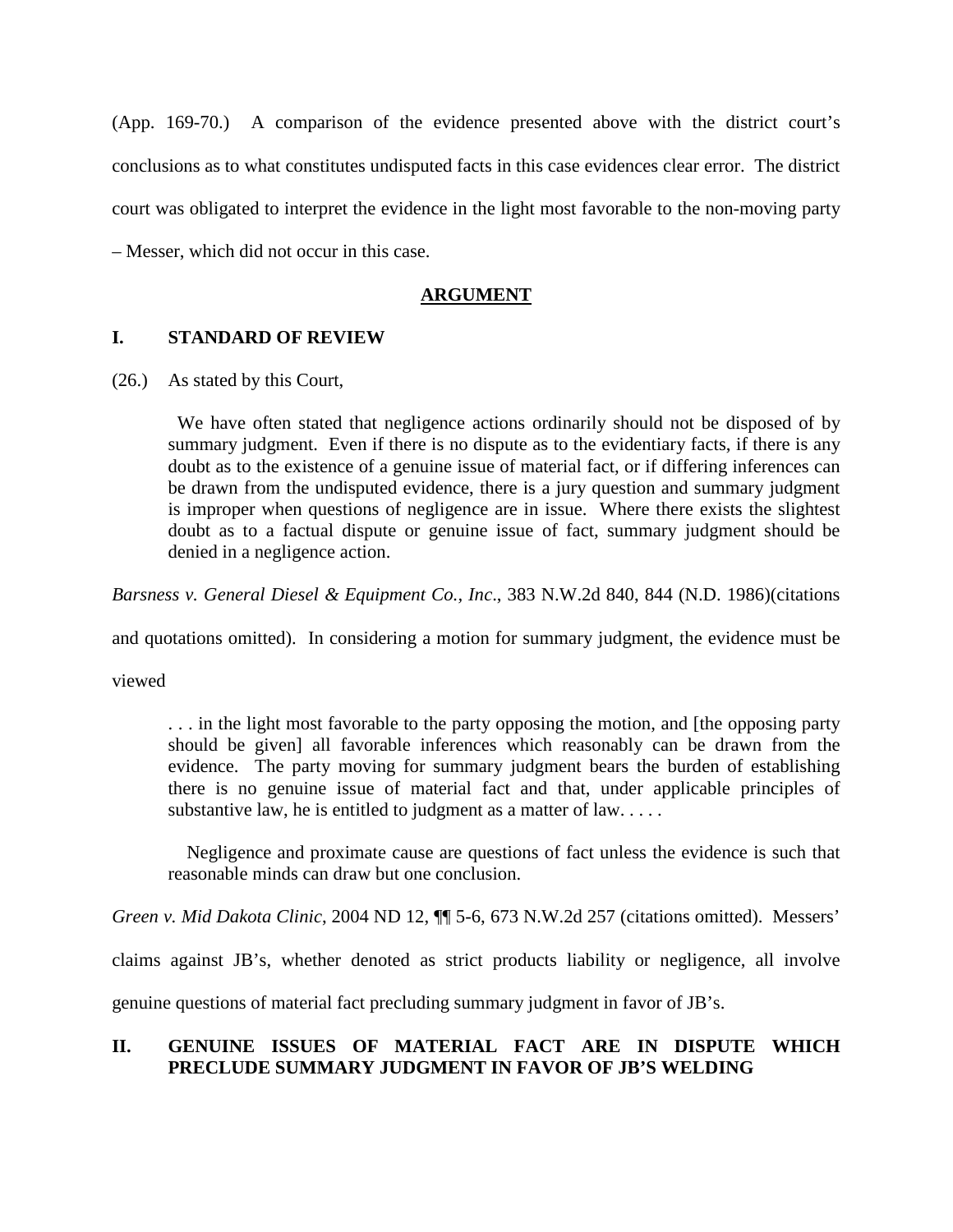(27.) As a preliminary matter, Messer have brought separate claims under strict products liability and negligence theories. This Court has explained the differences between these two distinct legal theories as follows:

 We have recognized that negligence and strict liability in tort are separate and distinct theories of products liability and that each theory has a different focus. Strict liability in tort focuses on whether or not a product is defective and unreasonably dangerous. Negligence focuses on whether or not the conduct of the manufacturer or seller falls below the standard of reasonable care. The essential difference between negligence and strict liability is that in negligence the foreseeability of harm by the manufacturer or seller is a question of fact for the jury while in strict liability knowledge of the product's propensity to inflict harm is assumed regardless of whether the danger was foreseeable by the manufacturer or seller.

*Oanes v. Westgo, Inc*., 476 N.W.2d 248, 253 (N.D. 1991)(citations omitted). Therefore, even assuming, arguendo, the Court concludes JB's cannot be held liable under strict products liability theory (which it should not), any such determination would not preclude Messer from proceeding with their negligence claim against JB's.

## **A. Strict Products Liability**

(28.) Under North Dakota law, to find a manufacturer or seller at fault for strict product liability for defect in the design or manufacture of the product, the Plaintiff must prove the following elements by the greater weight of the evidence:

- 1) The manufacturer or seller was in the business of selling the type of product;
- 2) The product was defective because of its design or manufacture when the manufacturer or seller sold it, regardless of how careful the manufacturer or seller was;
- 3) The defective condition made the product unreasonably dangerous to the Plaintiff when put to a use for which it was intended or could reasonably be anticipated; and
- 4) The product was expected to and did reach the plaintiff or user without substantial change in the condition in which it was sold.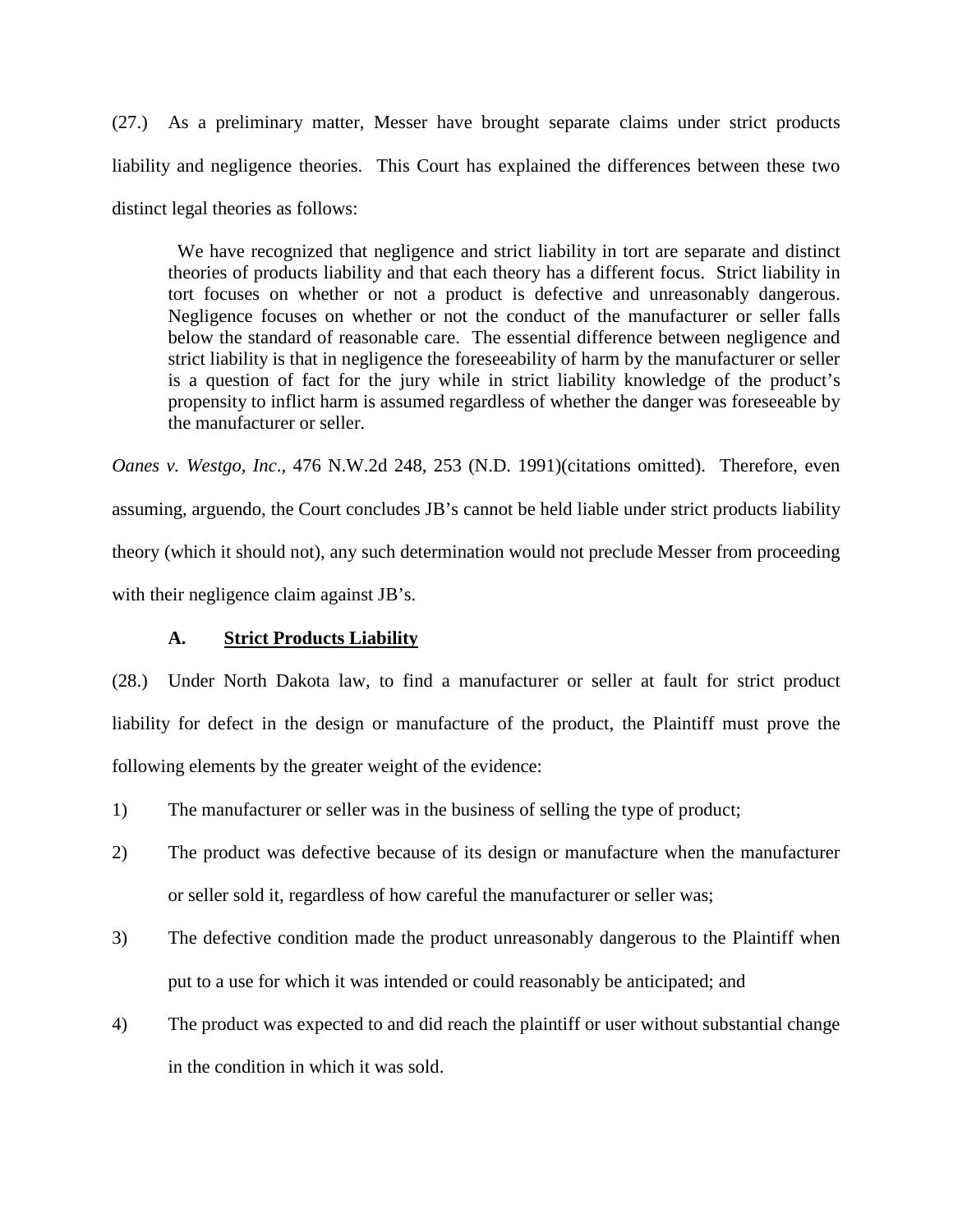*See e.g.* NDJI-Civil C-21.00; *Morrison v. Grand Forks Housing Authority*, 435 N.W.2d 221, 227

fn. 12 (N.D. 1989).

 The doctrine of strict liability in tort imposes on the manufacturer or seller, or both, for injuries sustained as a result of a defective condition, unreasonably dangerous to a consumer or his property, or for failure to give adequate and proper warning. In order to recover under this doctrine, the plaintiff must show by a preponderance of the evidence that the product was defective in design or manufacture, that the defect rendered the product unreasonably dangerous to the consumer; that the defect existed when the product left the manufacturer; that the product was expected to and did reach the consumer without substantial change in its condition; and that the defect was a proximate cause of the plaintiff's injuries.

*Kaufman v. Meditec, Inc*., 353 N.W.2d 297, 300 (1984)(citations omitted).

(29.) Contrary to the district court's finding, substantial evidence has been presented in this case to establish each of the elements of Messer's strict products liability claims against JB's, creating a genuine issue of material fact on this claim for resolution by the jury.

## **1. JB's Welding Was In The Business Of Selling Hot Oil Trucks And/Or Component Parts Thereof**

(30.) As discussed in the facts section above, the testimony of Bahley and Tysver establishes conclusively JB's was in the business of designing, manufacturing and assembling hot oil trucks and/or material component parts thereof, including, but not limited to, the truck mounted fire box assembly. (App. 37-38, 41-42, 50, 56.) JB's was paid for its work in this regard by hot oil companies, having designed, manufactured and assembled five such hot oil trucks/hot oil systems for B&B, seven such trucks/systems for Hanson Hot Oil, and an undetermined quantity of hot oil trucks/systems for Rod's Hot Oil. Under these circumstances, at the very least, a genuine issue of material fact exists as to whether JB's was in the business of selling hot oil trucks and/or component parts thereof (i.e. the fire box assembly)(the "product"). All questions of fact must be presumed to be as asserted by plaintiffs in relation to the pending motion for summary judgment.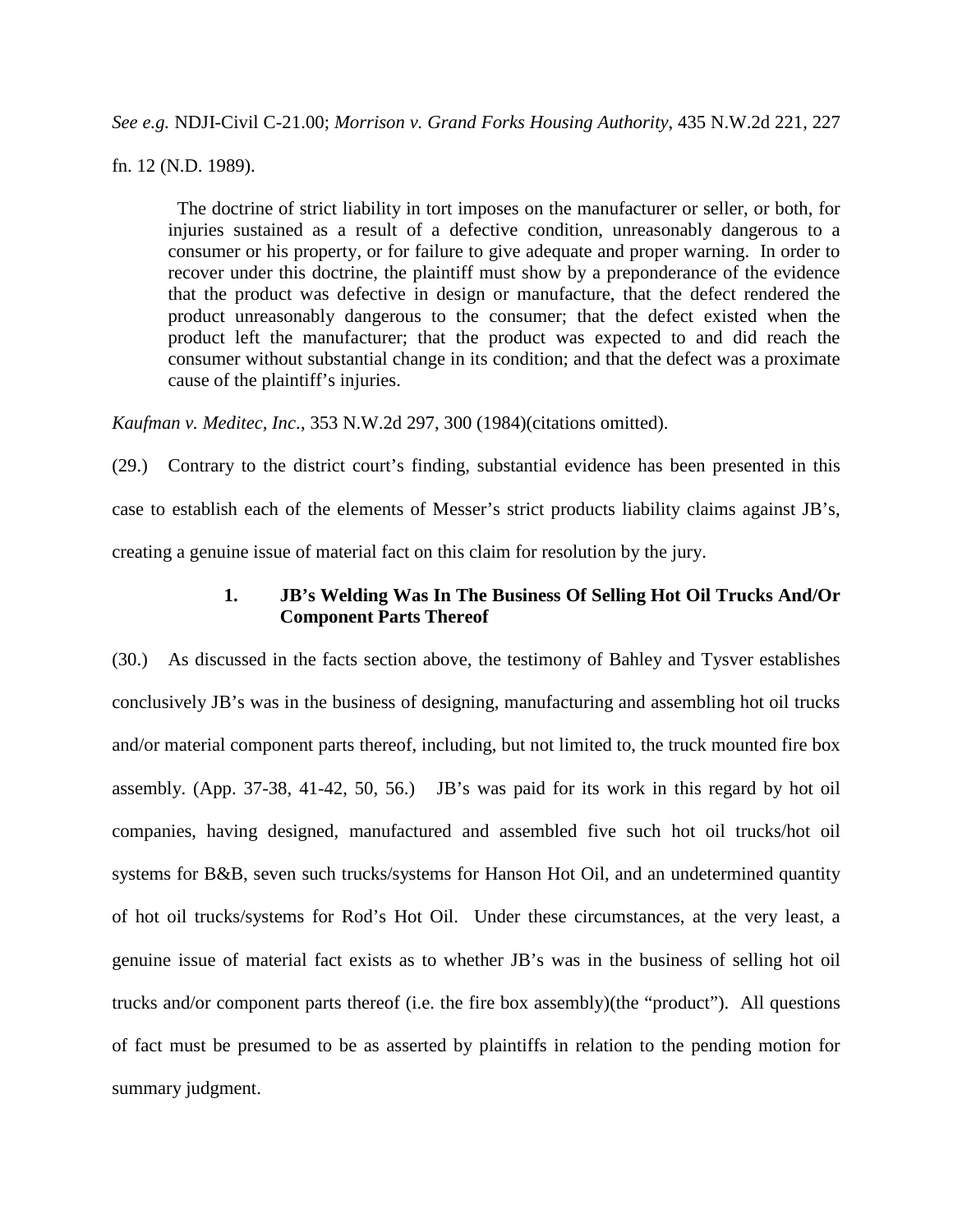#### **2. The Knockoff Truck And/Or Material Component Parts Thereof Were Defective Because Of Their Design, Manufacture Or Assembly When JB's Welding Delivered And Sold It To B&B**

(31.) As discussed, the explosion was the result of, in part, a defect in the joint design, manufacture and/or assembly of the knockoff truck, and specifically the hot oil system thereon (i.e. a material component part) in that the knockoff truck/hot oil system did not include any backup safety feature to prevent the leakage of propane from the knockoff truck as required by NFPA 58, such as an electronic fail-safe backup control valve system incorporated on the Enerfab truck. The testimony of Fugere, Bahley and Tysver establish the knockoff truck, and specifically, the hot oil system thereon, was jointly designed, manufactured and assembled by B&B and JB's, and the hot oil system was delivered and sold to B&B without the electronic shut off system or other comparable safety system either installed or designed into the system (defect). According to Messer's fire cause and origin expert, Whitemore, the knock-off truck, because it did not have an electronic fail-safe back up control valve system or other safety system installed as required by industry standards under NFPA 58, was defective in its design and manufacture. A genuine issue of material fact exists on this issue to be resolved by the jury. (32.) JB's attempts to escape strict products liability responsibility by asserting it did not sell the knockoff truck to B&B. JB's argument in this regard mischaracterizes the nature of the product designed, manufactured and sold to B&B. It is not disputed JB's designed, manufactured and assembled the hot oil system, or at least material component parts thereof, and sold the product of its work thereon to B&B. JB's admits it built the sub-frame, fire box (i.e. burner box), tool boxes, hose rack, hard line racks, plumbed suction and discharge (i.e. propane piping), bolted the unit to the truck chassis and welded the propane tanks to the subframe. It is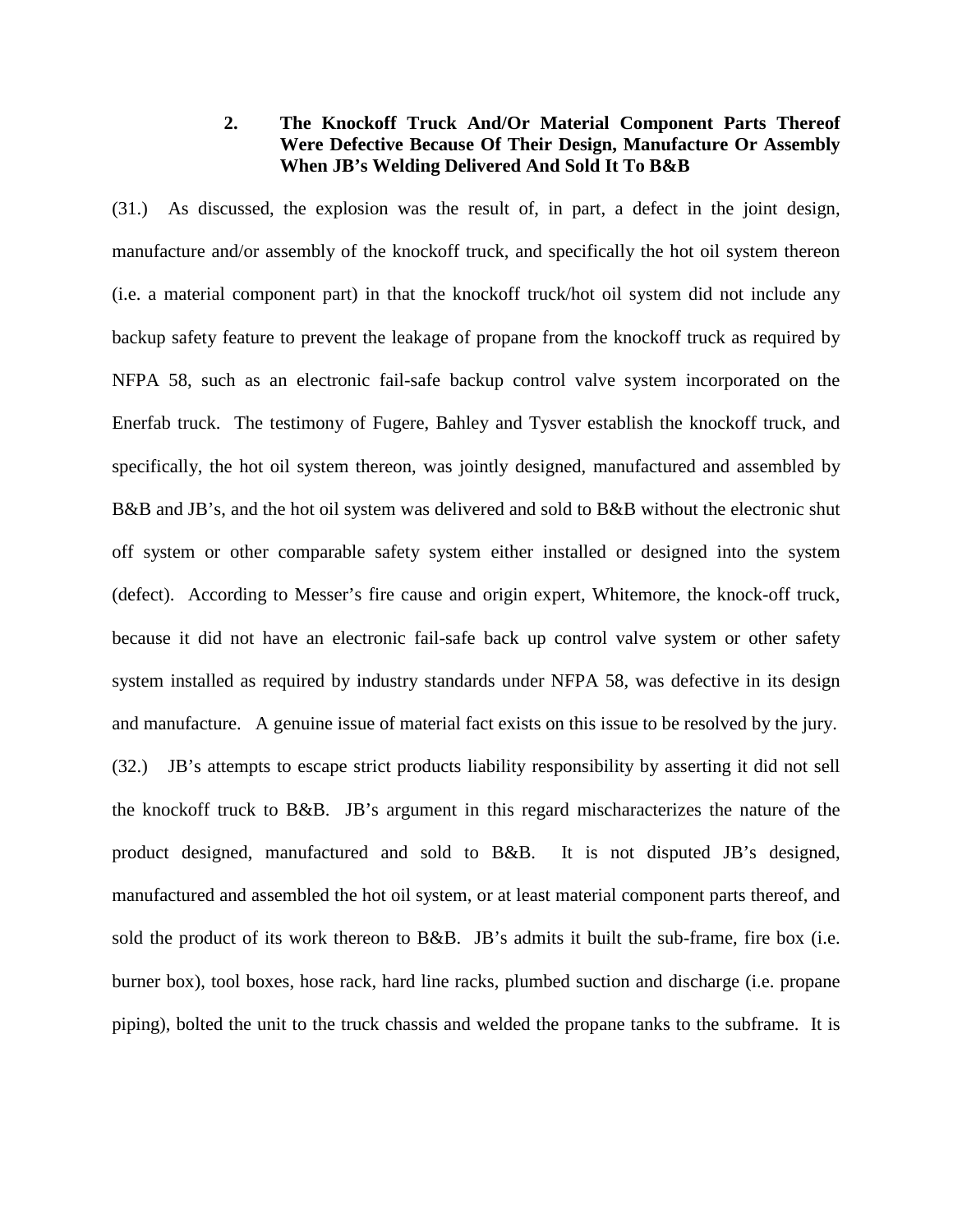not necessary for JB's to have sold the entire knockoff truck to B&B in order for JB's to be held responsible under strict products liability in this case.

(33.) North Dakota's products liability law is codified in chapter 28-01.3 of the North Dakota Century Code ("the Act"). Under the Act, the term "manufacturer" means, in relevant part, "a person or entity who designs, assembles, fabricates, produces, constructs, or otherwise prepares a product or a component part of a product prior to the sale of the product to a user or consumer." N.D.C.C. § 28-01.3-01. What the district court neglected are the words in the products liability statute that say "prepares product" or "component part of a product". That is precisely what JB's did in this case - they prepared a product or component part prior to the sale of the product to the user or consumer. It has clearly been established that JB's "prepared" at a minimum 70% of the design and manufacture for the knockoff truck according to Scott Tysver, JB's employee. JB's also prepared a material component part of a hot oil truck as well, the hot oil system, including burner box and propane distribution system piping.

(34.) It is not disputed JB's was intimately involved in reverse engineering the Enerfab truck's hot oil system, including in relation to the design, manufacture and assembly of the burner box and propane distribution system, including piping on the knockoff truck. It is also not disputed the subject knockoff truck was transported back and forth between JB's and B&B during the design, manufacture and assembly process, and that JB's was fully aware the knockoff truck did not have an electronic control valve shut off safety feature as contained on the Enerfab truck, or other comparable safety feature. There were no written schematics or drawings prepared by B&B or JB's in relation to their reverse engineered knockoff truck. Instead, they simply looked at the Enerfab truck and tried to replicate it in making the knockoff truck, except they made the conscious decision not to include the electronic control valve shut off safety feature utilized on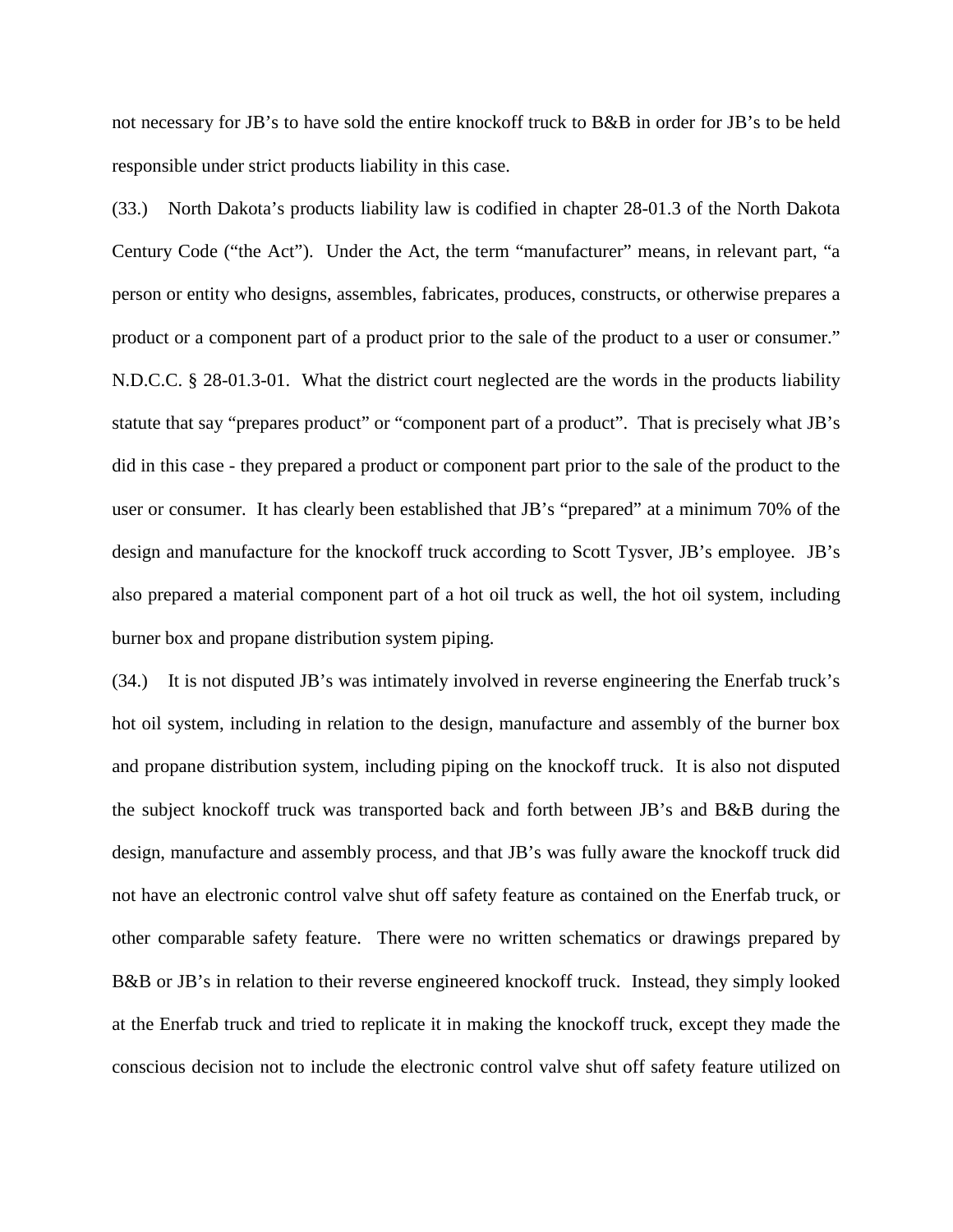the Enerfab truck. According to Whitemore, the subject explosion would not have occurred had the electronic control valve shut off safety feature, as included in the 2005 Enerfab truck being reverse engineered by B&B and JB's, been included on the 2009 knockoff truck. According to Whitemore, but for such omission, the subject explosion would not have occurred. The failure by B&B and JB's to incorporate the electronic control valve safety shut off feature, or other comparable safety feature, was a defect which existed when the hot oil system was delivered and sold to B&B, and otherwise existed when the product was placed into service for its intended use.

(35.) Under the district court's analysis, as JB's did not sell the truck as a whole completed unit, it therefore did not sell a product to a user or consumer. (App. 172 at  $\P$  12.) This makes no sense. If someone manufactures brakes that go into a vehicle and that vehicle is later put into the stream of commerce or otherwise results in injury to innocent bystanders, the product manufacturer of the brakes is potentially liable in the event of a brake failure. Performing work in co-designing, manufacturing, and assembling the subject truck and material component parts thereof, and getting paid for that is a sale of a product to a user or consumer. In this case the sale of the product was the design, manufacture, and assembly work JB's Welding did or should have done. The district court also neglects the design element of Messers' claim and the undisputed fact JB's was a co-designer of the hot oil truck, including specifically with respect to the fire box assembly and hot oil system. **The district court failed to properly identify the "product" at issue by focusing upon the truck as a whole.** Messer's expert, Whitemore is of the opinion "the subject knock-off truck . . . was defective in its design and manufacture at the time the finished product was provided and/or furnished to B&B Hot Oil Service, Inc." and "[t]he subject knock-off truck did not have any safety mechanisms pertaining to the LP gas system to shut the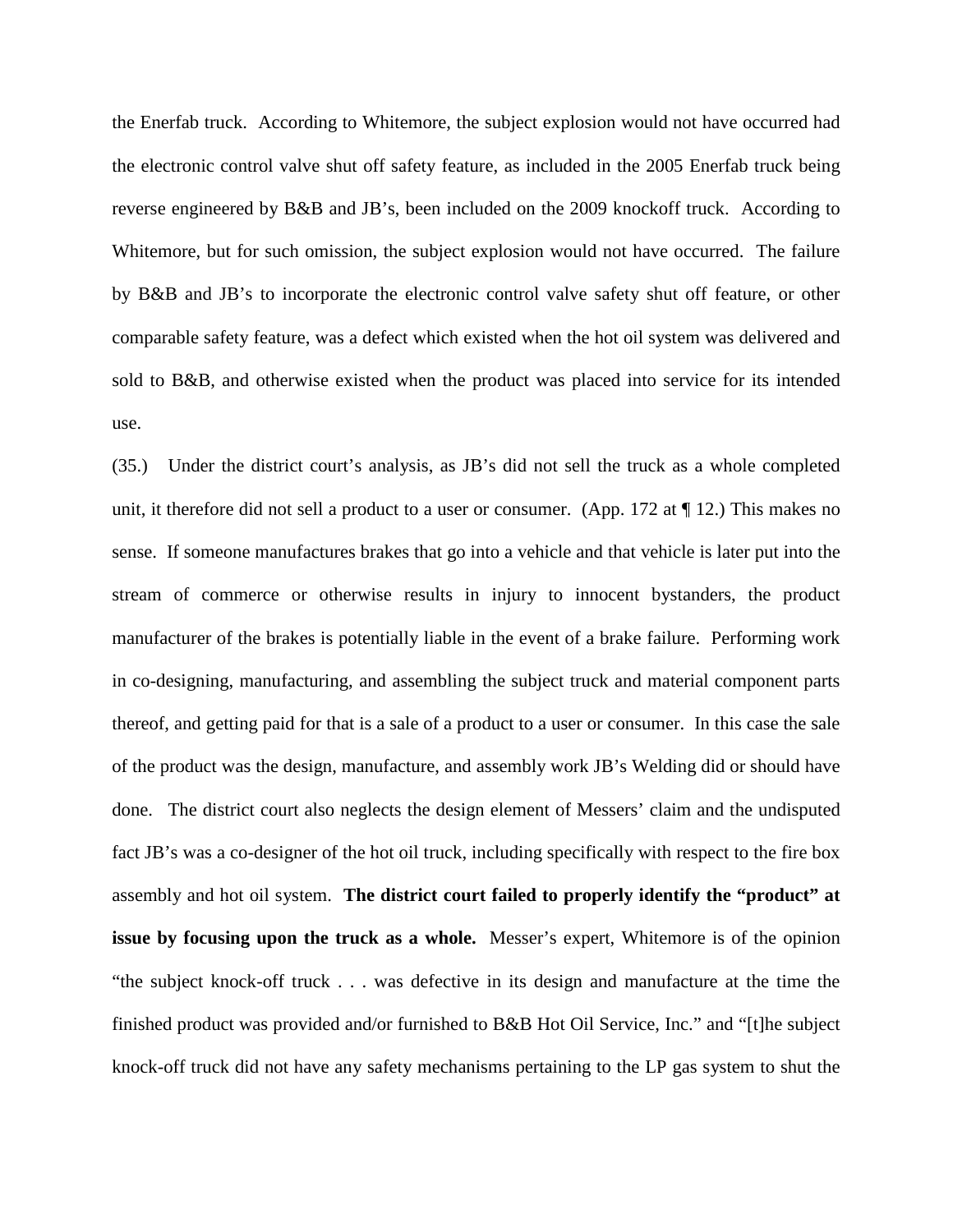gas off in the event of a leak." (App. 135-36 at ¶ 4.) "Such a safety feature should have been addressed and designed into the system in conjunction with the fire box assembly" which "was manufactured by JB's Welding and designed jointly by B&B Hot Oil Service, Inc. and JB's Welding." (*Id*.) In Whitemore's opinion, "the defects in the design and manufacture of the subject knock-off truck, including but not limited to the fire box assembly, rendered the finished truck unreasonably dangerous at the time it was accepted by, and/or furnished to, B&B Hot Oil Service, Inc., when put to a use for which it was intended or could reasonably be anticipated." (*Id*. at ¶ 5.) The fire box assembly, in of itself, was a product designed and manufactured by JB's for the intended use by B&B, the intended end user. JB's was in the business of designing, manufacturing and selling such truck mounted fire box assemblies.

#### **3. The Defective Condition Made The Product Unreasonably Dangerous To B&B And Messer When Put To A Use For Which It Was Intended Or Could Reasonably Be Anticipated**

(36.) There is no dispute B&B's use of the knockoff truck for the transport and storage of propane was the intended use of the knockoff truck, or at least was the reasonably anticipated use thereof. At the very least, a genuine issue of material fact in this regard exists for the jury to decide. A genuine issue of material fact also exists as to whether the failure to incorporate an electronic shut off or other backup fail-safe to prevent the escape of propane in the event the manual valves were not appropriately closed, or the manual control valves otherwise failed, was a defective condition which made the product (truck mounted fire box assembly and hot oil system) unreasonably dangerous to not only users of the product, but also to anyone or anything in proximity to the product. In Whitemore's opinion such defect in design and manufacture rendered the product unreasonably dangerous when put to the use for which it was intended or could reasonably be intended. (App. 135-36 at ¶¶ 2-7.) Even if a jury were to conclude there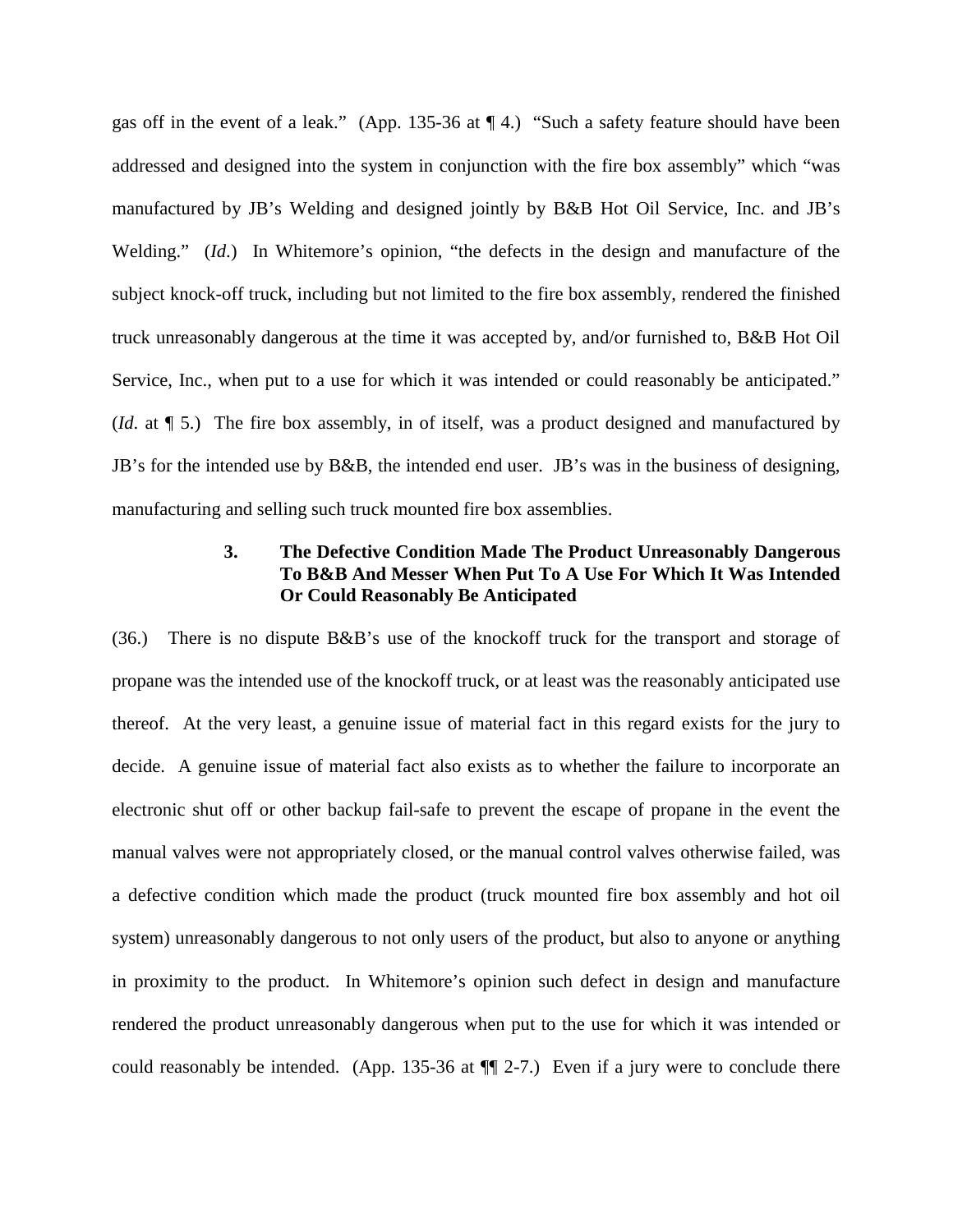was no defect in the manufacture or assembly of the knockoff truck, and specifically the fire box assembly and hot oil system, when it was delivered and sold by JB's to B&B, the design of the knockoff truck was in itself defective and has been shown to have been a proximate cause of the subject explosion.

## **4. The Product Was Expected To And Did Reach B&B, The User, Without Substantial Change In The Condition In Which It Was Delivered And Sold By JB's Welding**

(37.) The testimony of Bahley establishes JB's delivered the product it sold to B&B, the knock off truck and/or material component parts thereof, directly to B&B, the user, without any middlemen, and was paid directly by B&B for its design, manufacture and assembly work. (App. 62-65, 68, 79.) The defect in the design of the knockoff truck, and in particular the fire box assembly component part thereof by failing to incorporate any safety features to prevent the flow of propane in the event the manual control valve shut off fails to work or is not utilized due to user error, was a condition existing in the knockoff truck when it was delivered by JB's to B&B, the intended end user. Similarly, any defects pertaining to JB's work in manufacturing and assembly on the knockoff truck, including its hot oil system, would have existed at the time it was delivered to B&B. There is no evidence to establish any material changes were made to the fire box assembly and hot oil system following JB's sale and delivery thereof to B&B, particularly with respect to the lack of the industry required safety features pertaining thereto.

(38.) Under strict products liability, liability extends not only to the consumer or user of the unreasonably dangerous product, (B&B) but also to others who suffer personal or property injury as a result of the defective product (Messer*). See e.g. Horst v. Deere & Co*., 769 N.W.2d 536, 547 (Wis. 2009)("Bystanders injured by an unreasonably dangerous product may assert a strict products liability claim against the manufacturer or seller"). In fact, bystanders such as Messer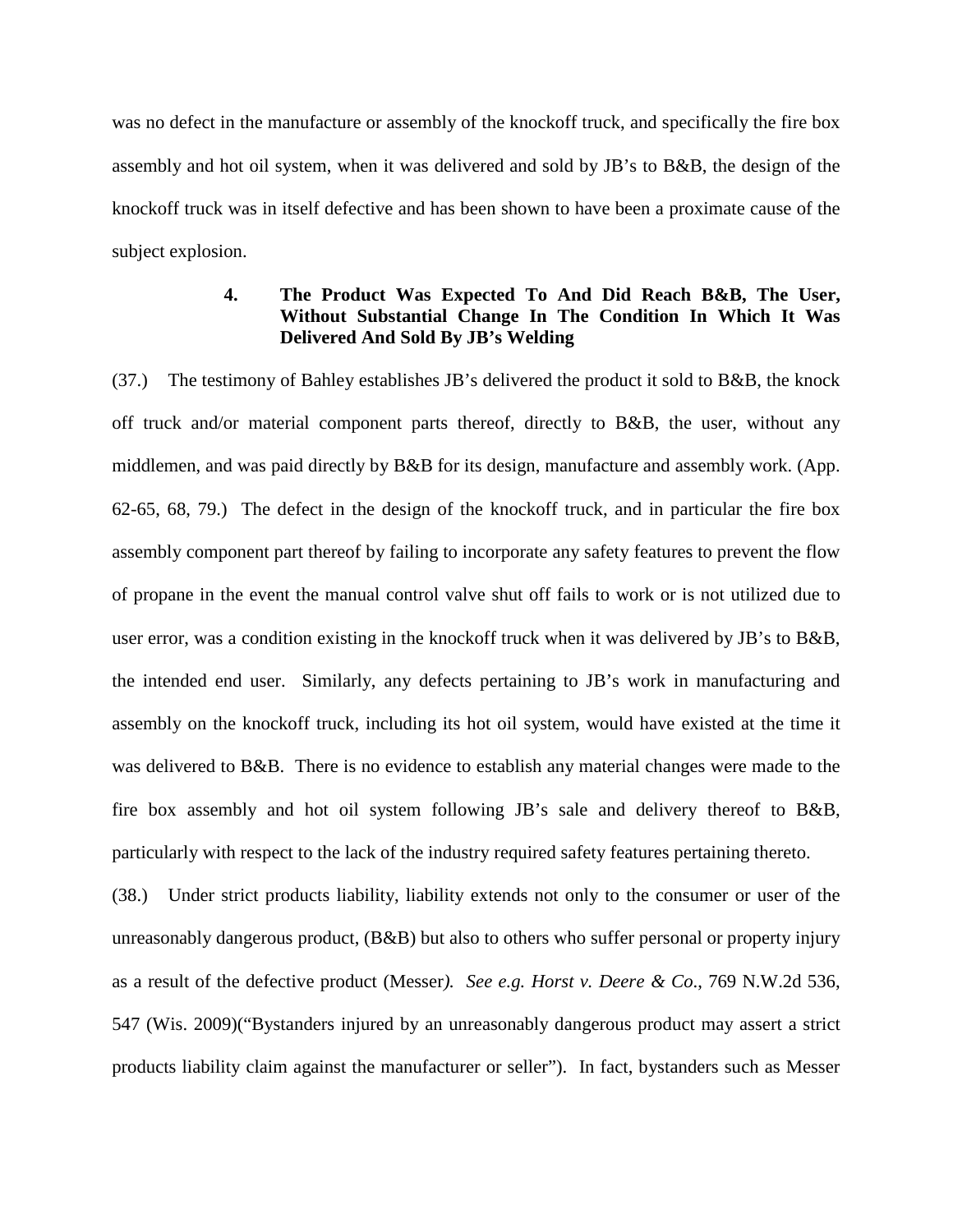should be given even greater protection than users and consumers of unreasonably dangerous

products as bystanders have no opportunity to inspect the product before its use or consumption.

As explained by the Missouri Court of Appeals for the Eastern District, Division Three:

 The philosophy of California courts evolves naturally from the purpose of imposing strict liability, which is to ensure that the costs of injuries resulting from defective products are borne by the manufacturers that put such products on the market rather than by the injured persons who are powerless to protect themselves. [*Nelson v. Superior*  Court, 144 Cal.App.4<sup>th</sup> 689, 695, 50 CalRptr.3d 684 (2006)]. In fact, if anything, California courts find bystanders should be given greater protection than consumers and users where harm to bystanders from a defect is reasonably foreseeable. *Id*. Consumers and users, at least, have the opportunity to inspect for defects and to limit their purchases to articles manufactured by reputable manufacturers and sold by reputable retailers, whereas the bystander ordinarily has no such opportunities. *Id.* Considering the purposes of bystander liability and the fact that California law applies to products once they are placed on the market, the class of uses that may be foreseen by the manufacturer must necessarily be quite broad. *Id.* If a manufacturer may be required to reasonably foresee misuse or abuse of a product by a user or third party in some circumstances, the same manufacturer should also foresee normal storage and movement of the product while it is still on the market. *Id.*

*Clair v. Monsanto Co*., 412 S.W.3d 295, 311 (Mo. Ct. App. 2013).

(39.) In the present case, it cannot reasonably be disputed Messer were simply bystanders in relation to the explosion of the unreasonably dangerous knockoff truck. Messer should be afforded even greater protection under strict products liability law than a user or consumer of the knockoff truck as Messer never had an opportunity to inspect the knockoff truck, or played any role in the purchase or use of the product.

(40.) The district court concluded JB's did welding work only. Even if JB's was only doing welding, which is contrary to the evidence, they would still have the responsibility to be familiar with and comply with what the NFPA codes required for the finished product, including the fire box assembly component part thereof. JB's cannot skirt its responsibility by asserting it relied on B&B to comply with codes (fact question), especially given its long history of designing and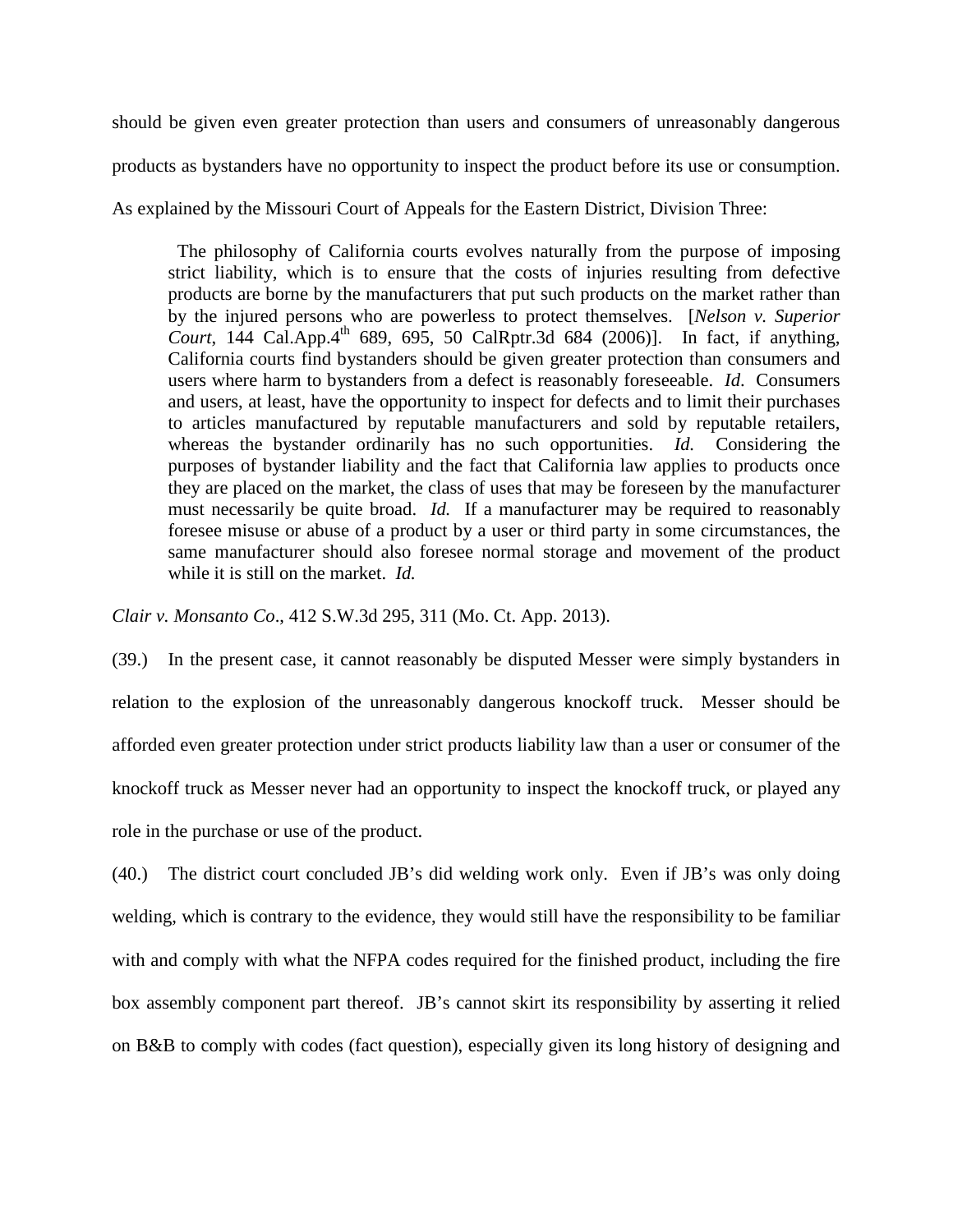manufacturing hot oil trucks for others, and given it is undisputed JB's was responsible for the fire box assembly. Also, query who built this knock off hot oil truck if not JB's and B&B.

#### **B. Negligence**

(41.) Even assuming, arguendo, the Court were to uphold the dismissal of Messers' strict products liability action on the basis JB's did not sell a product, which is denied, such determination would not justify dismissal of Messers' negligence claim against JB's. Under the Act, a "product liability action" is defined to mean, in relevant part, "any action brought against a manufacturer or seller of a product, regardless of the substantive legal theory or theories upon which the action is brought, for or on account of ... property damage caused by or resulting from the manufacture, construction, design, formula, installation, preparation, assembly, testing, packaging, labeling, or sale of any product, or the failure to warn or protect against a danger or hazard in the use, misuse, or unintended use of any product, or the failure to provide proper instructions for the use of any product." N.D.C.C. § 28-01.3-01(2)(emphasis added). In other words, a products liability action does not require a "sale" of a product. Merely manufacturing, constructing, designing, formulizing, installing, preparing, assembling, testing, packaging, or labeling of a product in a negligent manner suffices.

(42.) Whitemore testified and opined the electronic shut off valve, or other comparable safety device, was required by applicable industry standards established by NFPA 58, and should have been included by JB's. As indicated, it is what JB's failed to do which constitutes negligence by JB's. Further, and importantly, they had the actual Enerfab truck to compare to the knockoff truck. Even a cursory examination of the Enerfab truck would have shown there was an electronic shut off switch on the control panel on the outside of the truck directly behind the driver's door. *See* App. 134 (photograph). It would have been readily observable by looking at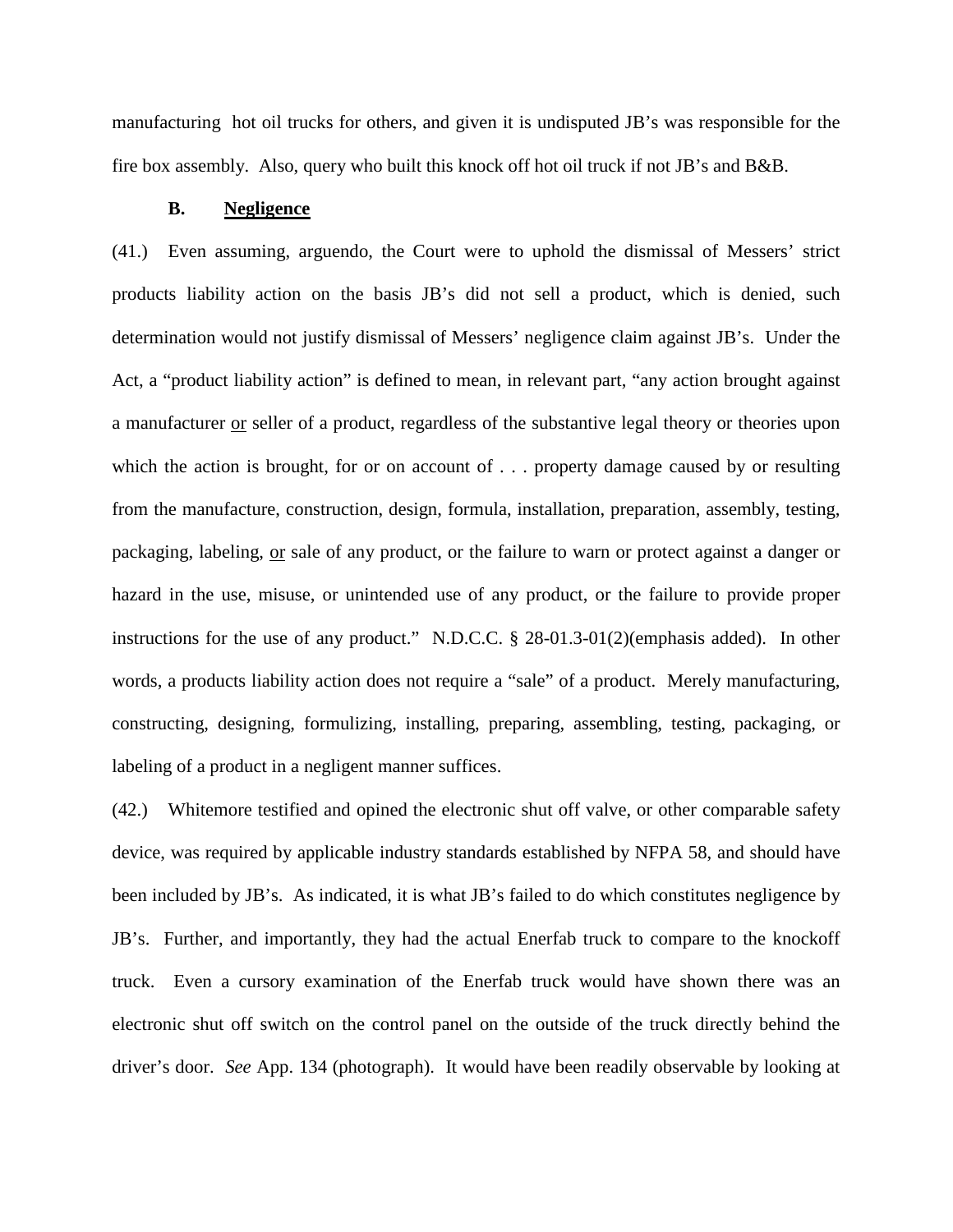the 2005 Enerfab truck that an electronic shut off device, or comparable safety device, was required. Further, JB's did not consult anyone at Enerfab about the hot oil truck design or requirements, did not consult the internet for any drawings or parts, and were otherwise negligent. Negligence and proximate cause are questions of fact for a jury to decide. *Green v. Mid Dakota Clinic*, 2004 ND 12, ¶ 6 (citation omitted).

(43.) It was also certainly foreseeable that without the electronic shut off device or other safety feature an explosion was likely to occur. JB's, being knowledgeable about gases, certainly knew propane would expand under warm conditions when a hot oil truck was pulled inside a warm warehouse during the winter months. JB's had specific knowledge in this regard and had complained to Hansons' hot oil about this very concern. They are also certainly aware the thermostat on the hot oil truck would typically be left on which would allow the system to "demand" LP gas in the middle of the night. All of this was foreseeable to a hot oil truck manufacturer such as JB's, and a manufacturer of hot oil truck mounted fire box assemblies. The issue of foreseeability is also question of fact for the jury to decide. *Barsness v. General Diesel & Equipment Co., Inc*., 383 N.W.2d at 844.

(44.) The evidence in this case establishes that on the evening prior to the explosion, the B&B driver of the knockoff truck failed to manually close the control valves to the propane tank on the back of the knockoff truck, which resulted in leaking propane. Had the driver made the same mistake in relation to the 2005 Enerfab truck, there would have been no leak of propane because the electronic switch would have prevented the propane from leaking, and thus no explosion would have occurred. JB's design and manufacturing defect was a "but for" cause of the explosion. It was the failure to design in the electronic shut off or other comparable safety feature, required by the applicable NFPA code, which ultimately caused the leaking propane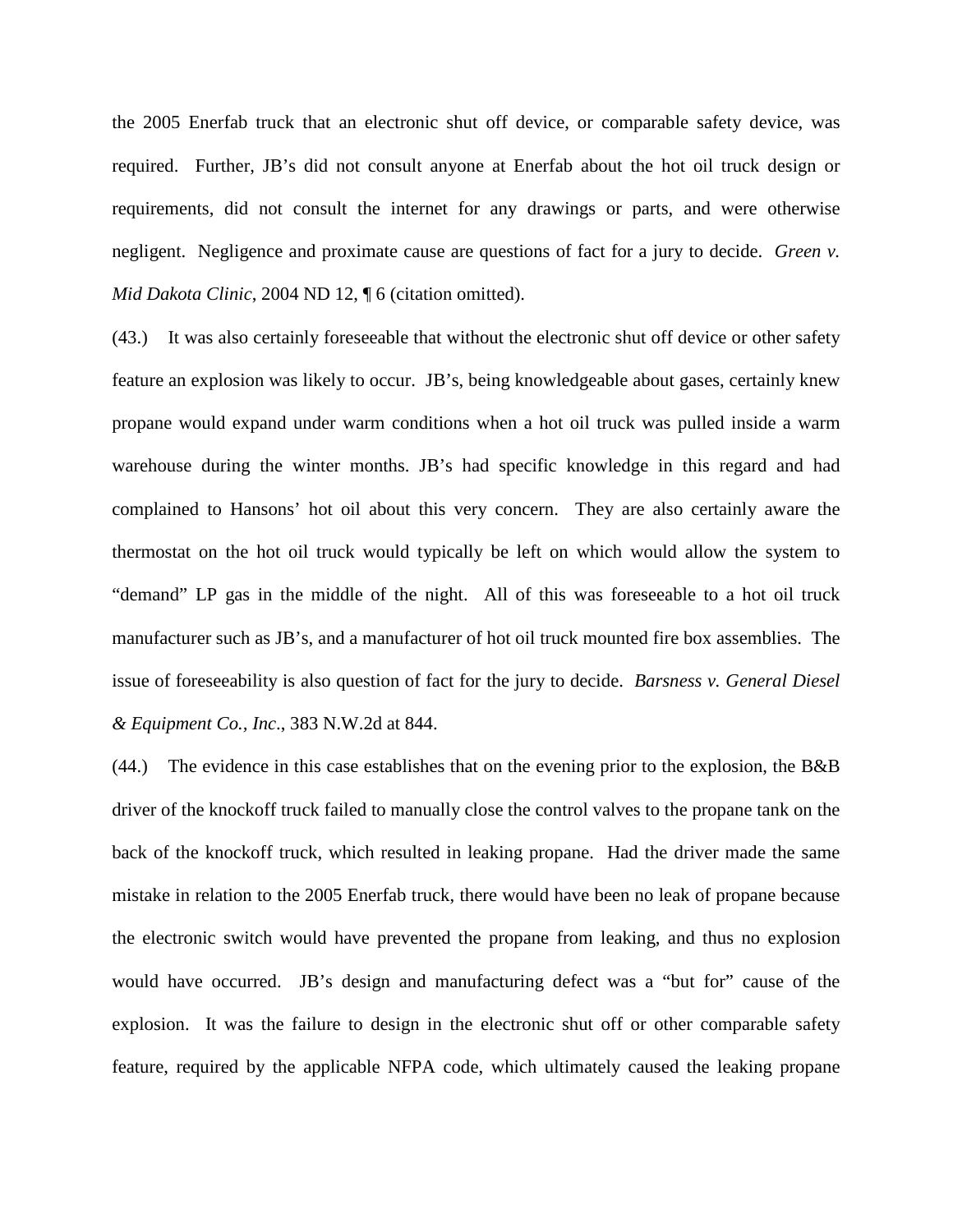which resulted in the explosion. The opinions of Whitemore, and the testimony of Fugere, Bahley and Tysver create numerous genuine issues of material fact for the jury to decide.

#### **CONCLUSION**

(45.) For the foregoing reasons, Messer request the district court's grant of summary judgment dismissing Messer's claims against JB's be reversed and the case remanded to the district court for further proceedings.

(46.) Dated this  $16<sup>th</sup>$  day of April, 2015.

#### SMITH BAKKE PORSBORG SCHWEIGERT & ARMSTRONG

By: *s/ Randall J. Bakke*  Randall J. Bakke (ND #03898) Shawn A. Grinolds (ND #05407) 122 E. Broadway Ave. P.O. Box 460 Bismarck, ND 58502-0460 (701) 258-0630 [rbakke@smithbakke.com](mailto:rbakke@smithbakke.com) [sgrinolds@smithbakke.com](mailto:sgrinolds@smithbakke.com)

> Attorneys for Plaintiffs/Appellants Neal and Bonnie Messer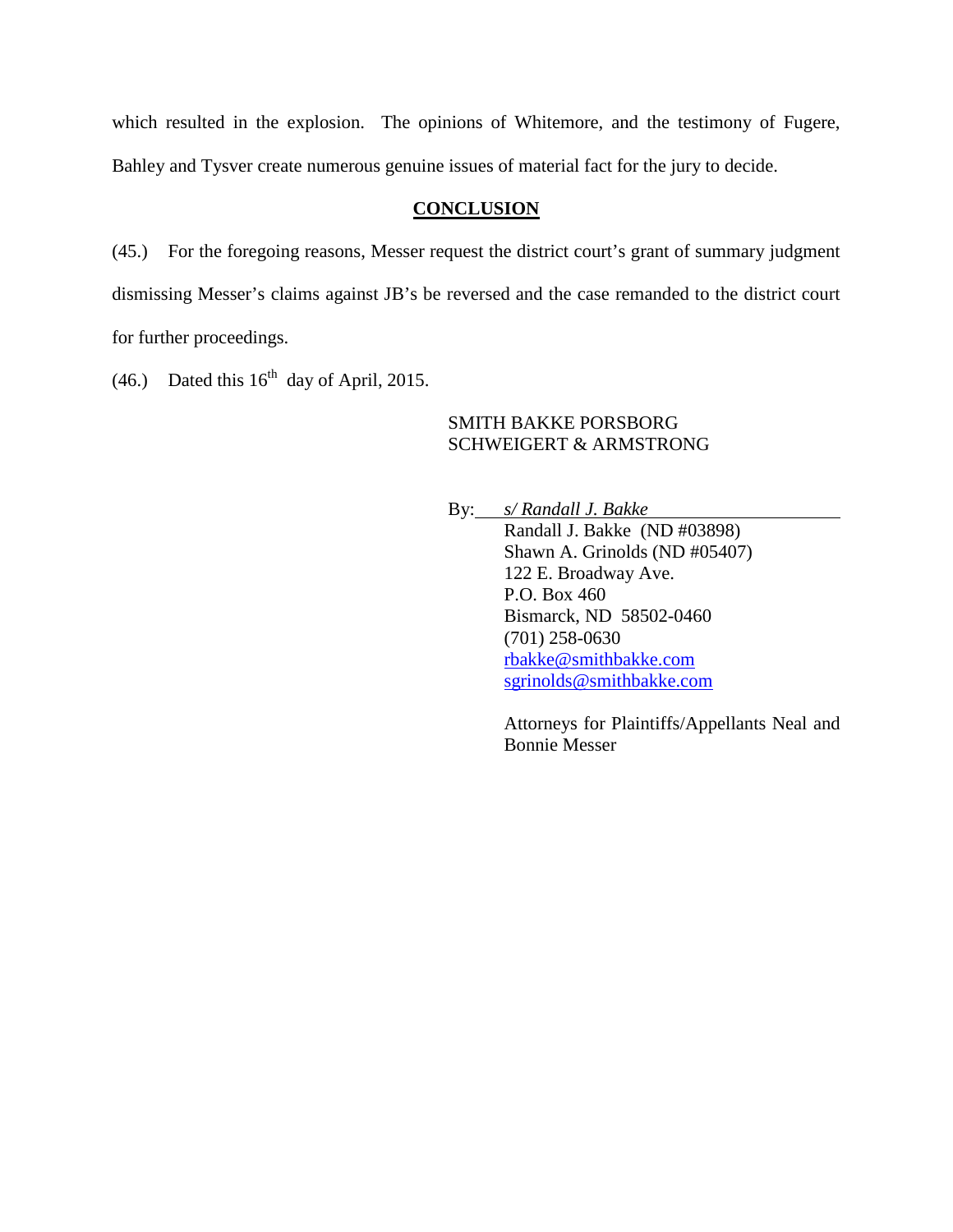#### **CERTIFICATE OF COMPLIANCE**

(47.) The undersigned, as attorneys for the Plaintiffs/Appellants in the above matter, and as the authors of the above brief, hereby certify, in compliance with Rule 32(a) of the North Dakota Rules of Appellate Procedure, that the above brief was prepared with proportional type face and that the total number of words in the above brief, excluding words in the table of contents, table of authorities, signature block, certificate of service and certificate of compliance totals 7,902.

## SMITH BAKKE PORSBORG SCHWEIGERT & ARMSTRONG

By: *s/ Randall J. Bakke* 

Randall J. Bakke (ND #03898) Shawn A. Grinolds (ND #05407) 122 E. Broadway Ave. P.O. Box 460 Bismarck, ND 58502-0460 (701) 258-0630 [rbakke@smithbakke.com](mailto:rbakke@smithbakke.com) [sgrinolds@smithbakke.com](mailto:sgrinolds@smithbakke.com)

Attorneys for Plaintiffs/Appellants Neal and Bonnie Messer